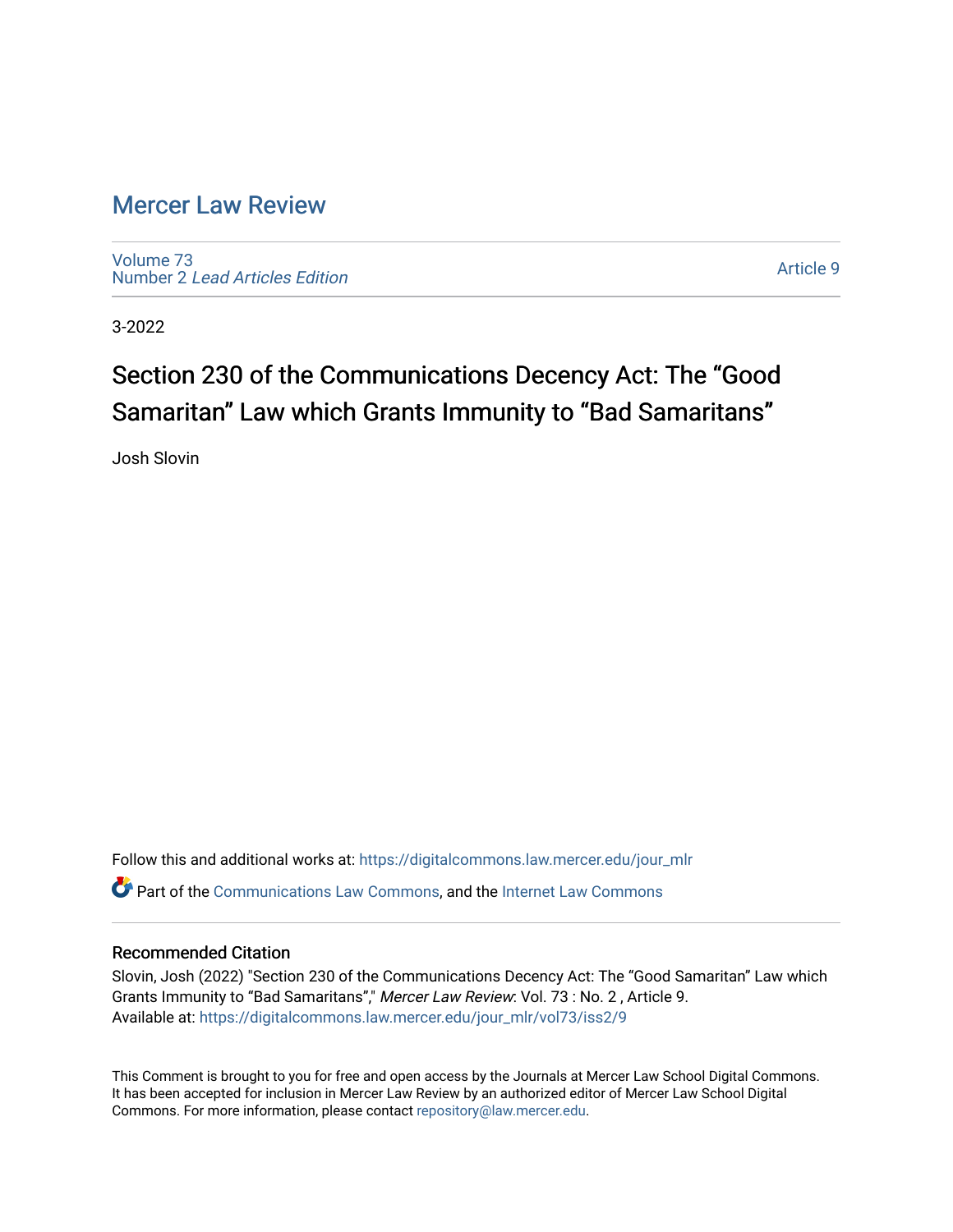# **Section 230 of the Communications Decency Act: The "Good Samaritan" Law which Grants Immunity to "Bad Samaritans"**

# **Josh Slovin\***

# I. INTRODUCTION

In 1989, the "world wide web" launched in the public domain, creating what we call today the "internet."<sup>1</sup> However, the internet was slow to catch on. In 1996, there were only 20 million American users on the internet.<sup>2</sup> As the adoption of the internet by Americans slowly increased so did the development of internet websites and internet services. The United States Congress quickly began to see the pitfalls of the internet unfolding before its own eyes.<sup>3</sup> In effect, the internet created a new venue for the dissemination of defamatory and elicit content.<sup>4</sup>

Beginning in 1991, litigation commenced when individuals sought to hold internet website providers liable for content created or posted by third-parties.<sup>5</sup> Courts seemingly struggled in assessing liability on the part of the internet website provider, which led to courts offering

<sup>\*</sup>I would like to thank my Comment advisor, Professor Margaret McCann for her above and beyond support and assistance throughout the writing process. From being my firstyear professor in Legal Process to my Comment advisor, Professor McCann has truly been an integral part of my legal writing development.

<sup>1.</sup> Cern, *Where the Web Was Born*, CERN, https://home.cern/science/computing/birth-web/short-history-web (last visited Jan. 21, 2022).

<sup>2.</sup> Farhad Manjoo, *The Internet of 1996 is almost unrecognizable compared with what we have today*, SLATE (Feb. 4, 2009), https://slate.com/technology/2009/02/theunrecognizable-internet-of-1996.html.

<sup>3.</sup> 141 Cong. Rec. H8470–72 (daily ed. Aug 4, 1995).

<sup>4</sup>*. See id.*

<sup>5.</sup> Cubby, Inc. v. Compuserve Inc., 776 F. Supp. 135 (S.D.N.Y. 1991).

<sup>635</sup>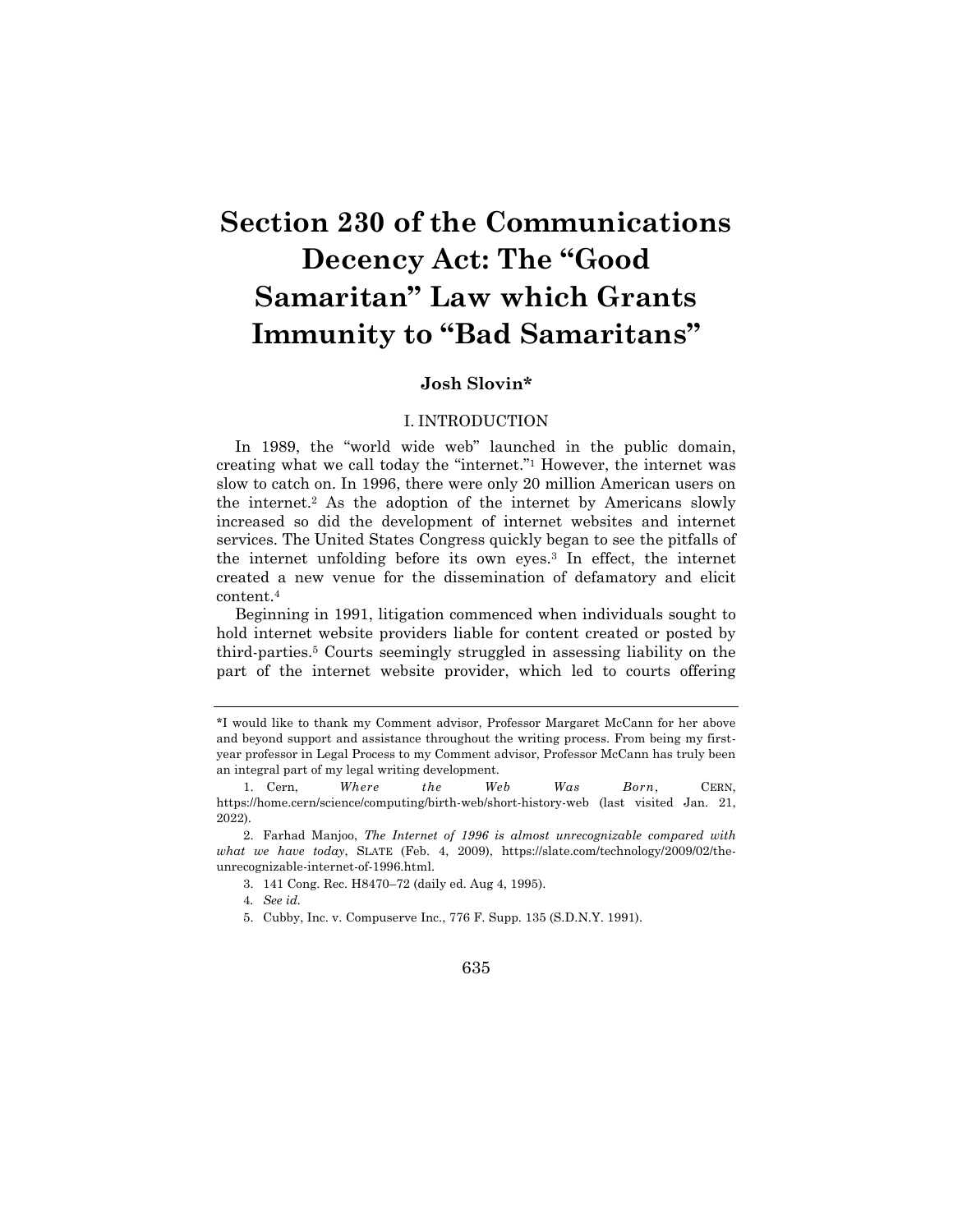conflicting approaches and judgments.<sup>6</sup> The spreading of false and elicit content online, in combination with contrasting court judgments, led Congress to pass the Communications Decency Act  $(CDA)^7$  as part of the Telecommunications Act of 19968. Included within the CDA are several provisions now referred to as "Section 230," codified at 47 U.S.C. § 230,<sup>9</sup> which grants immunity to providers of interactive computer services (ICSP) from liability as "publishers" with respect to third-party content appearing on their websites. While Congress envisioned § 230 as a way to promote the continued development of the Internet by giving "Good Samaritan" ICSPs the authority to self-regulate thirdparty content posted on its websites and immunity from any resulting liability, in effect "Bad Samaritan" ICSPs have also benefited from § 230's immunity.<sup>10</sup> As such, courts have struggled to balance the legislative purpose of § 230 with the legislative text, which has often created differing and controversial judgments.<sup>11</sup>

With respect to the controversy surrounding § 230, this Comment focuses on the legislative history leading to § 230's enactment, the legislative text itself, and the differing interpretations of § 230 by the United States Court of Appeals for the Fourth and Ninth Circuits.

The Comment is organized as follows: Part II begins with a brief explanation of defamation at common law and its relation to common law "publisher" and "distributer" liability. Part II also addresses two significant, early internet liability cases in which the courts made differing interpretations and rulings with respect to assessing ICSP liability for allegedly defamatory third-party content posted on their respective websites. Part III discusses the legislative backdrop leading to § 230's enactment, along with a review of the legislative text of § 230. Part IV discusses and evaluates the interpretations of  $\S 230(c)(1)$ adopted by various United States Federal Circuit Courts along with an analysis as to which Federal Circuit's interpretation best effectuates Congress's purpose for enacting § 230. Part V concludes by offering a proposed modification to  $\S 230(c)(1)$  to conditionally limit its grant of

<sup>6</sup>*. Compare Cubby, Inc.*, 776 F. Supp. 135 (S.D.N.Y. 1991), *with* Stratton Oakmont v. Prodigy Services Co., No. 31063-94, 1995 N.Y. Misc. LEXIS 229 (Sup. Ct. May 24, 1995).

<sup>7.</sup> Telecommunications Act of 1996, Pub. L. No. 104–104, 110 Stat. 113 (to be codified at 47 U.S.C. §§ 230, 560–61).

<sup>8.</sup> Telecommunications Act of 1996, Pub. L. No. 104–104, 110 Stat. 56 (to be codified at 47 U.S.C. § 609 et. seq.)

<sup>9.</sup> 47 U.S.C. § 230 (2021).

<sup>10.</sup> 141 Cong. Rec. H8470 (daily ed. Aug 4, 1995) (statement of Rep. Cox); 47 U.S.C. § 230(b); *see* Doe v. Backpage.com, LLC, 817 F.3d 12, 22 (1st Cir. 2016).

<sup>11</sup>*. Compare* Zeran v. Am. Online, Inc., 129 F.3d 327 (4th Cir. 1997), *with* Batzel v. Smith, 333 F.3d 1018 (9th Cir. 2003).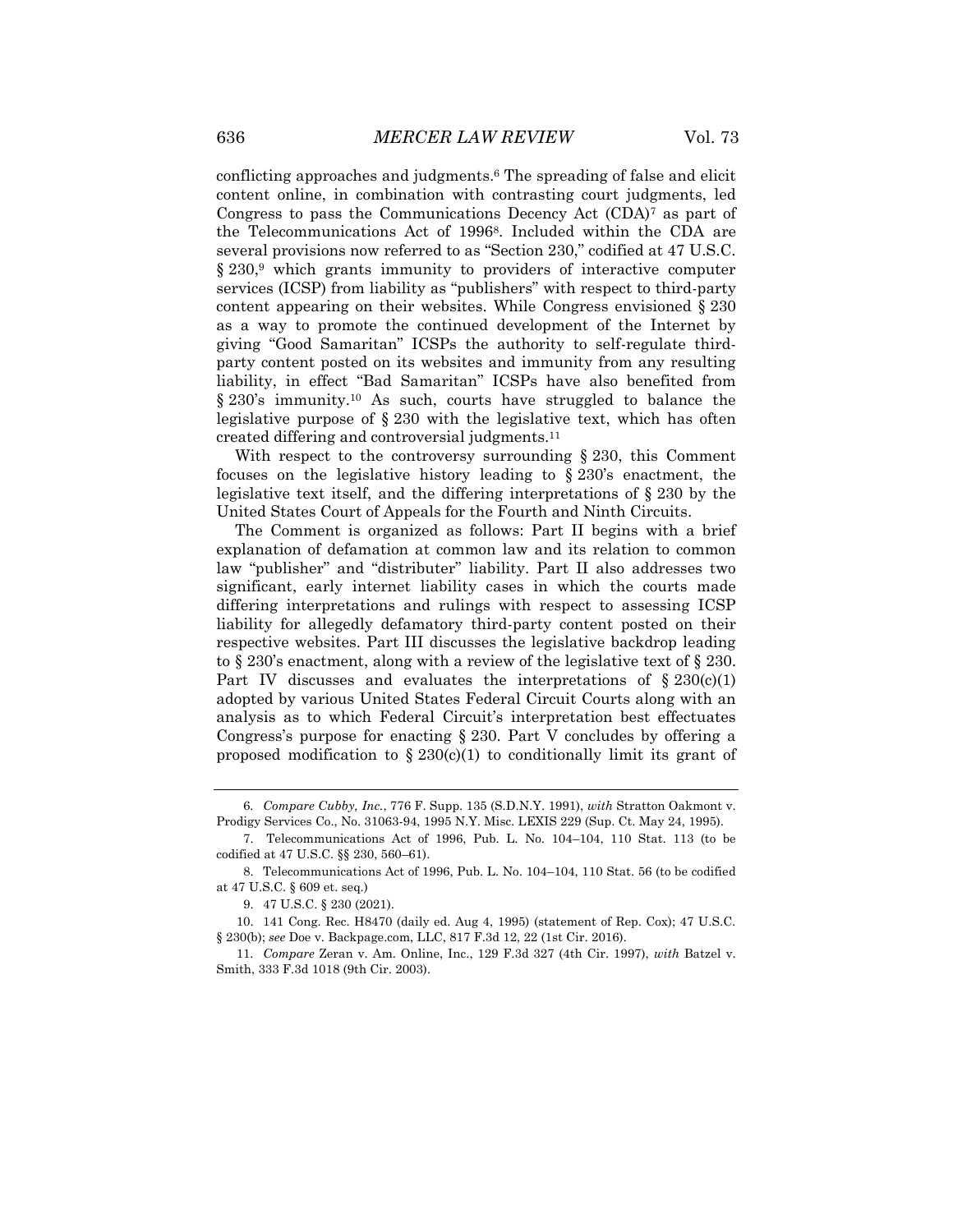immunity to ICSPs under specific situations in order to better achieve the legislative purpose and policies of § 230.

# II. BACKGROUND OF DEFAMATION AT COMMON LAW AND ITS RELATION TO PUBLISHER AND DISTRIBUTOR LIABILITY

#### *A. Common Law Defamation*

Defamation is a communication that tends to damage the plaintiff**'**s reputation, to diminish the respect, good will, confidence, or esteem in which the plaintiff is held, or to excite adverse or unpleasant feelings about the plaintiff.<sup>12</sup>

Under common law, to sustain a defamation claim, a plaintiff must demonstrate that the defendant published, either by spoken (slander) or written words (libel), defamatory material which concerned the plaintiff and was directed to a third person. Further, the plaintiff must prove that the statement was false, that the defendant was guilty of fault equivalent to negligence or something greater, and that the plaintiff suffered actual damages.<sup>13</sup>

First, the plaintiff must show that the defendant **"**published**"** the allegedly defamatory material. Publication means **"'**communication, by any method, to one or more persons who can understand the meaning.**'"** <sup>14</sup> Interestingly, defamation law may allow for liability to be imposed on publishers and distributors, depending on their actions, who disseminate allegedly defamatory material. A publisher, like a newspaper publishing company, exercises **"**traditional editorial functions **. . .** such as deciding whether to publish, withdraw, postpone or alter content,**"** while a distributor, like a newsstand, plays no role in the formatting or creating of the work and rather merely disseminates the content.<sup>15</sup>

Because of the difference in roles played by a publisher and distributor, courts have treated those who publish content different than those who distribute content. Traditionally, courts have been less willing to impose liability on distributors than publishers. At common law, publishers **"**can be held liable for defamatory statements contained in their works even absent proof that they had specific knowledge of the statement**'**s inclusion,**"** while **"**distributors are not liable **'**in the absence

<sup>12.</sup> Peter Tiersma, *The Language of Defamation*, 66 Tex. L. Rev. 303, 307 (1987).

<sup>13.</sup> E. Alex Murcia, *Developments in the Law: Section 230 of the Communications Decency Act: Why California Courts Interpreted It Correctly and What That Says About How We Should Change It*, 54 LOY. L.A. L. REV. 235, 239 (2020).

<sup>14</sup>*. Id.*

<sup>15</sup>*. Zeran*, 129 F.3d at 330.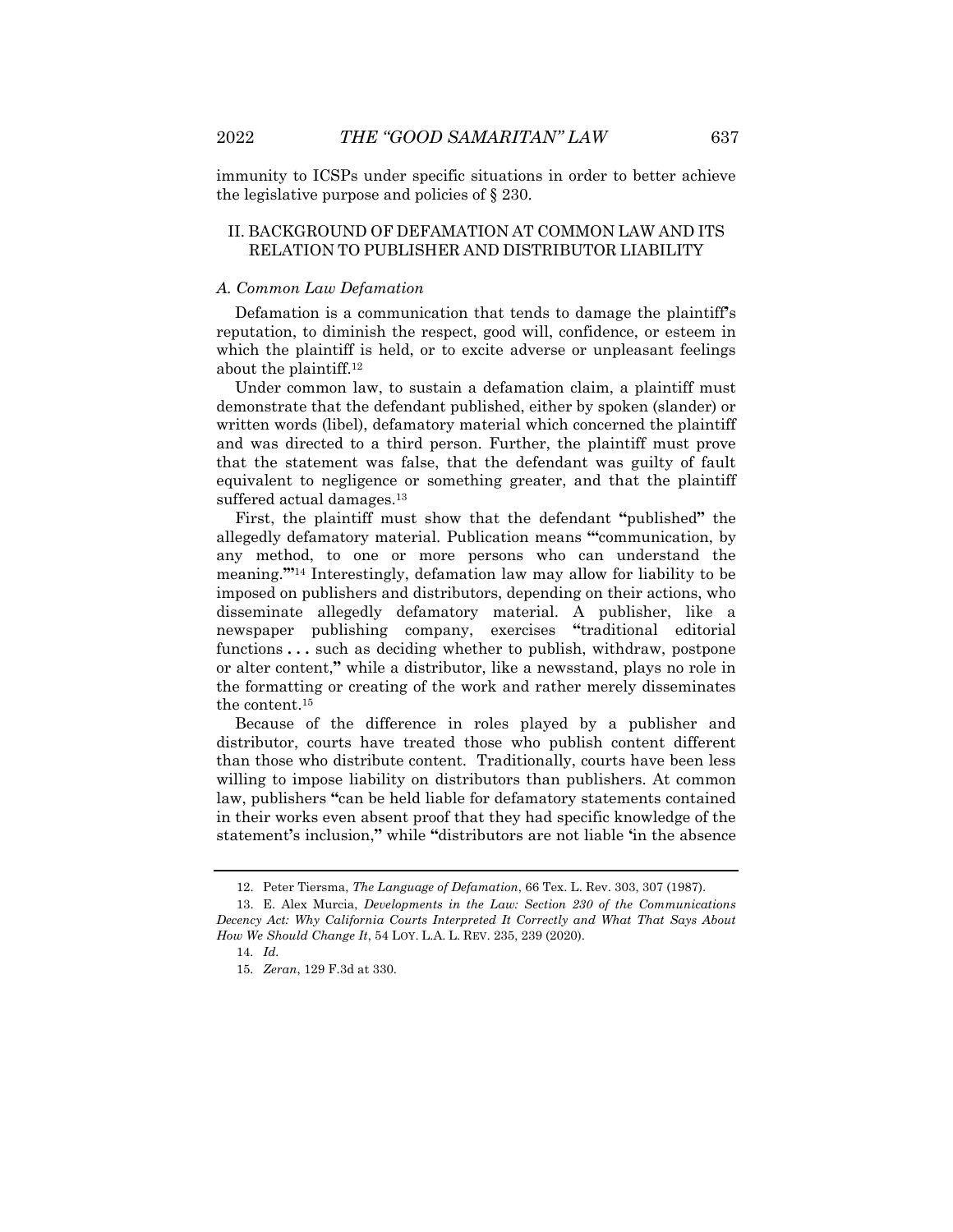of proof that they knew or had reason to know of the existence of defamatory matter contained in matter published.**'"** 16

#### *B. Publisher Liability versus Distributor Liability–Common Law*

A publisher is a person or business who prints or broadcasts material themselves which has been submitted by others, like a book publisher, newspaper publisher, and broadcast stations.<sup>17</sup> Under standard common law principles, a person who publishes a defamatory statement by another is held liable for such statement as if he or she had initially created it.<sup>18</sup> Liability is further extended if another person reprints and sells a defamatory statement already published by another. That person would then become a publisher and subject to liability to the same extent as if the person had originally published the defamatory statement.<sup>19</sup> Thus, a book publisher or a newspaper publisher can be held liable for anything that appears within its pages. The theory behind "publisher" liability is that a publisher has the knowledge, opportunity, and ability to exercise editorial control over the content of its publications.<sup>20</sup>

Distributors, such as bookstores, newsstands, and libraries, distribute copies that have been printed by others. Distributor liability is much more limited than that of a publisher, as distributors are generally not liable for the content of the material that they distribute. Moreover, a distributor, such as a bookseller, is under no duty to examine the various publications offered for sale to ascertain whether they contain any defamatory items, absent notice of the tortious content.<sup>21</sup> The concern is that it would be impossible for distributors to read every publication, and ascertain the publications truth or falsity, prior to selling or distributing it, and that as a result, distributors would engage in excessive self-censorship.<sup>22</sup>

The key distinction at common law between a publisher and distributor is that a publisher inherently has knowledge of the content it is publishing, while a distributor does not. As a result, the law does not impose liability on distributors unless they have knowledge or

<sup>16</sup>*. Zeran*, 129 F.3d at 331.

<sup>17</sup>*. See* Restatement (Second) of Torts § 581 (1977).

<sup>18.</sup> Restatement (Second) of Torts § 578 (1977).

<sup>19.</sup> Restatement (Second) of Torts § 578 cmt. b (1977).

<sup>20.</sup> Restatement (Second) of Torts § 581 cmt. c (1977).

<sup>21.</sup> Restatement (Second) of Torts § 581 cmt. d-e (1977).

<sup>22</sup>*. See id.*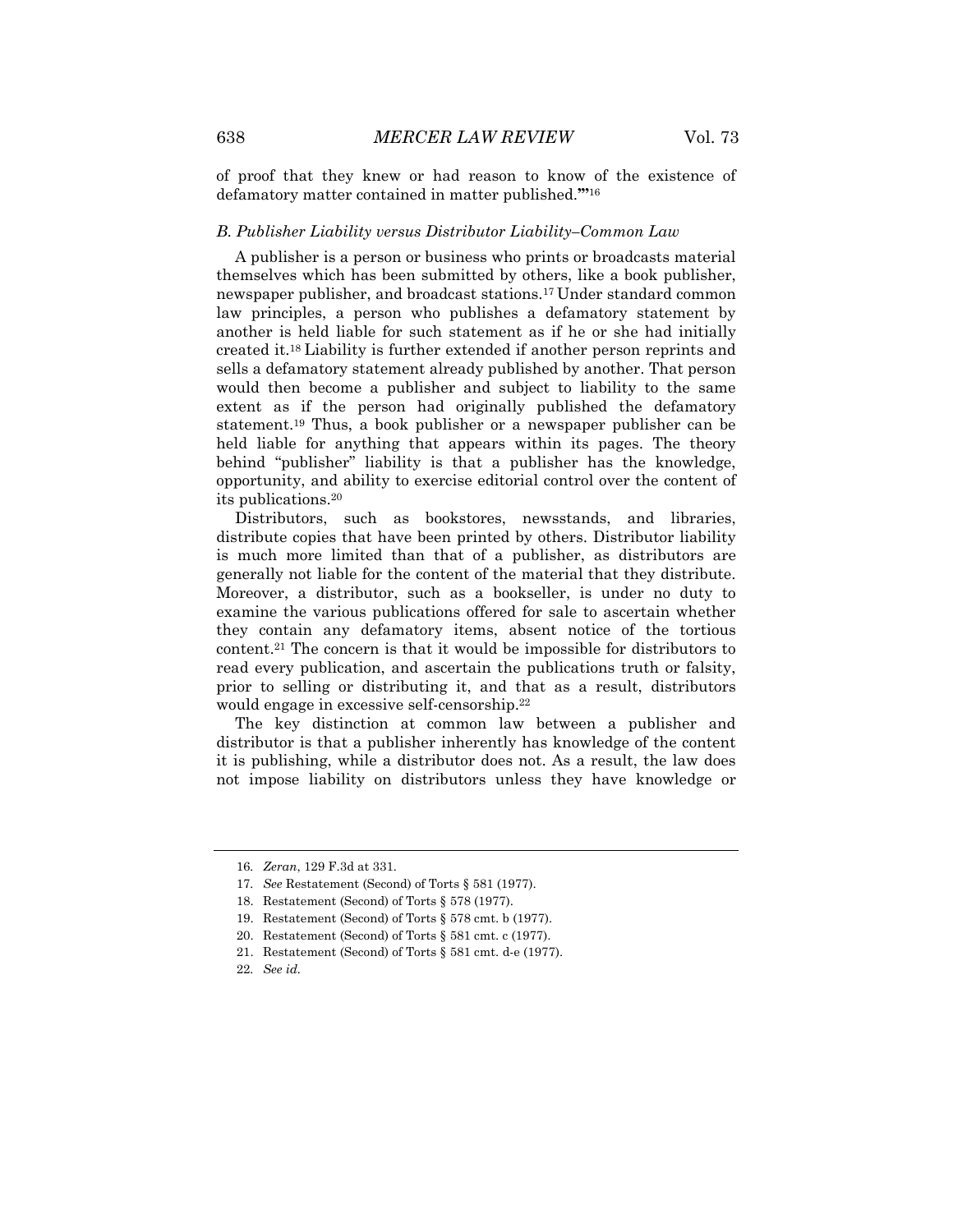reason to know that the information they are distributing is tortious or unlawful.<sup>23</sup>

# *C. The Rise of the Internet and the Blurring of the Distinction Between a "Publisher" and a "Distributor"*

At common law, there was a clear distinction between a publisher and a distributor, and the subsequent intermediary liability imposed upon such actors. However, in the early 1990s, with the rise of the internet came "internet intermediaries," namely, websites containing third-party content, which blurred this distinction.

In 1991, the first internet intermediary was sued for defamation in the United States District Court for the Southern District of New York in *Cubby, Inc. v. CompuServe Inc*., <sup>24</sup> and unsurprisingly, the internet intermediary attempted to argue that it was a distributor and not a publisher of the content appearing on its website.<sup>25</sup> In *Cubby, Inc.*, the defendant, CompuServe was the owner and developer of an "electronic library" containing over 150 special interests forums, "comprised of electronic bulletin boards, interactive online conferences, and topical databases."<sup>26</sup> The electronic library included a journalism forum, which CompuServe contracted out to Cameron Communication, Inc. (CCI), an entity independent of CompuServe, to "manage, review, create, delete, edit and otherwise control the [Journalism Forum's] contents."<sup>27</sup> Included within the Journalism Forum was Rumorville USA, a daily newsletter which reported on broadcast journalism. Rumorville USA newsletters were created and uploaded by another entity and then approved by CCI.<sup>28</sup>

The plaintiffs owned "Skuttlebut," a computer database which electronically published and distributed news and gossip regarding the television and radio industries. Plaintiffs alleged that Rumorville USA had published false and defamatory statements relating to Skuttlebut and made it available on the journalism forum hosted by CompuServe. The plaintiffs asserted that CompuServe should be held liable as a publisher of the content developed by Rumorville USA because it made Rumorville USA available to its subscribers and thus "published" the material.<sup>29</sup> The district court disagreed and found CompuServe to be a

<sup>23.</sup> Malwarebytes, Inc. v. Enigma Software Grp. USA, LLC, 141 S. Ct. 13, 14 (2020).

<sup>24</sup>*. Cubby, Inc.*, 776 F. Supp. 135.

<sup>25</sup>*. Cubby, Inc.*, 776 F. Supp. at 138.

<sup>26</sup>*. Id.* at 137.

<sup>27</sup>*. Id.*

<sup>28</sup>*. Id.*

<sup>29</sup>*. Id.* at 137–38.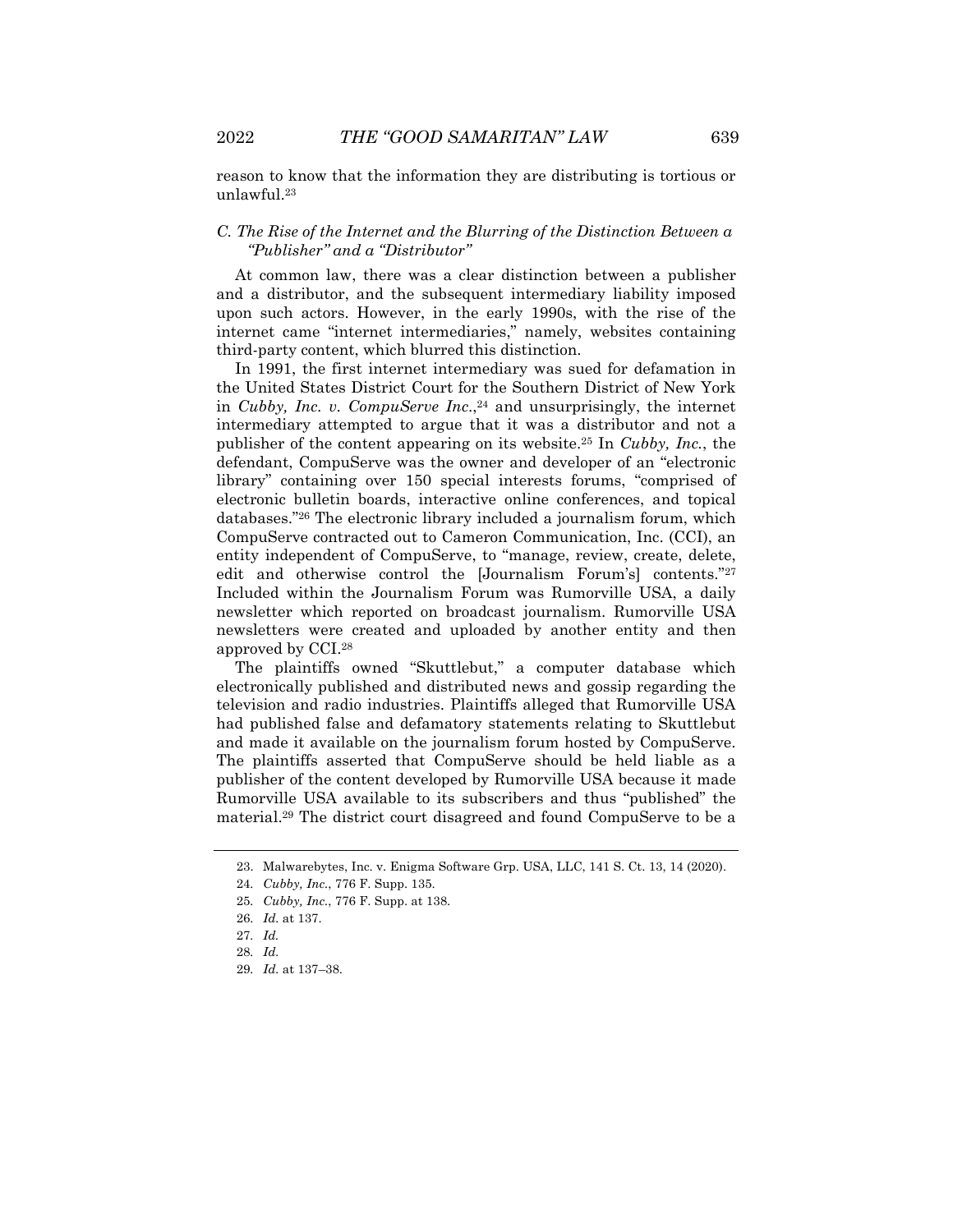"distributor" of content posted on Rumorville USA.<sup>30</sup> In doing so, the court concluded that CompuServe had the same minimal editorial control over the publication of Rumorville USA as does a library, bookstore, or newsstand, "and [that] it would be no more feasible for CompuServe to examine every publication it carries for potentially defamatory statements than it would be for any other distributor to do so."<sup>31</sup>

A few years later, in 1995, the same question regarding an internet intermediary's categorization as a publisher or distributor was analyzed in the Supreme Court of New York, Nassau County in *Stratton Oakmont, Inc. v. Prodigy Services Co.*<sup>32</sup> In *Prodigy Services Co.*, Stratton Oakmont, a securities investment banking firm, brought a defamation action against Prodigy Services Co. (Prodigy), the owner and operator of an online website that allowed its users to exchange messages on its bulletin boards.<sup>33</sup> The alleged defamatory statement was posted by a unanimous user on Prodigy's "Money Talk" bulletin board. The post included a statement that the president of Stratton Oakmont committed criminal and fraudulent acts in connection with an initial stock public offering.<sup>34</sup> Stratton Oakmont was attempting to hold Prodigy as the "publisher" of the allegedly defamatory bulletin post.<sup>35</sup> Prodigy argued similar to that of CompuServe in *Cubby, Inc*, but the Supreme Court of New York distinguished Prodigy's role in the publication process from that of CompuServe*.* <sup>36</sup> In doing so, the court relied upon evidence that Prodigy promulgated content guidelines, used "Board Leaders" to enforce the guidelines by allowing them to remove messages that violated such guidelines, and used a software screening program which automatically prescreened all bulletin board postings for offensive language.<sup>37</sup> The court found that, unlike CompuServe which had little or no editorial control of the content posted on its database, Prodigy retained editorial control because of the aforementioned systems and guidelines it had in place.<sup>38</sup> Therefore, the

31*. Id.*

32*. Prodigy Services Co.*, 1995 N.Y. Misc. LEXIS 229.

- 36*. Id.* at \*7–11.
- 37*. Id.* at \*5–6.
- 38*. Id.* at \*11.

<sup>30</sup>*. Id.* at 140.

<sup>33.</sup> *Id*. at \*2.

<sup>34</sup>*. Id.* at \*1–2.

<sup>35</sup>*. Id.* at \*3–6.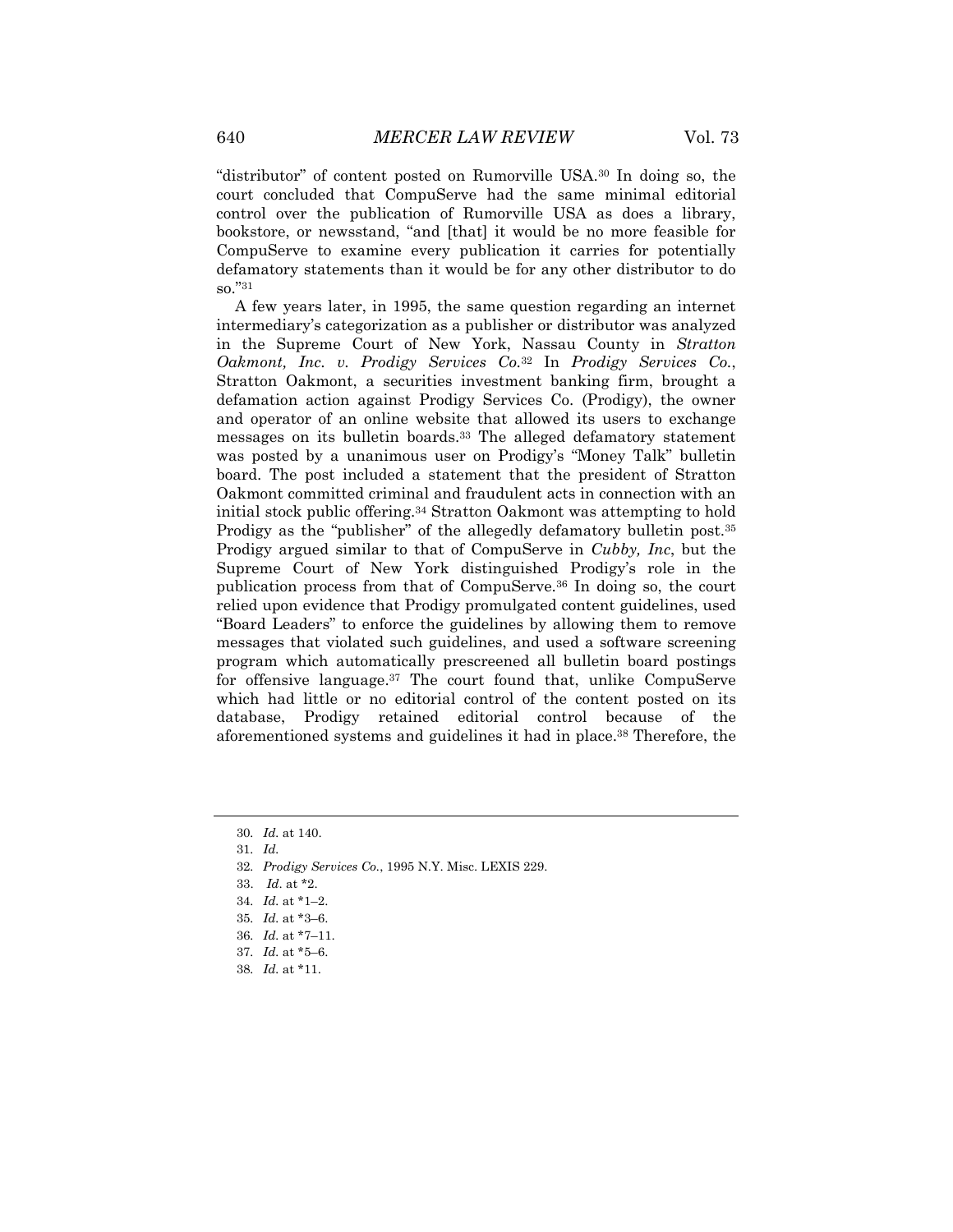court determined Prodigy to be the publisher of the contents posted on its bulletin boards.<sup>39</sup>

The court in *Prodigy Services Co.* emphasized that it agreed with *Cubby, Inc.*, and that it was "[Prodigy's] conscious choice, to gain the benefits of editorial control, [which] opened it up to a greater liability than CompuServe and other computer networks that make no such choice."<sup>40</sup> However, instead of encouraging and empowering internet intermediaries to self-regulate third-party content posted on its internet sites, the court in *Prodigy Services Co.* seemingly incentivized an entirely "hands-off" approach by internet intermediaries.<sup>41</sup> In taking both the *Prodigy Services Co.* and *Cubby, Inc.*, decisions together, an internet intermediary that restricted or edited third-party content on its website faced a much higher risk of liability if it failed to eliminate all defamatory material than if it simply did not try to control or edit the content of third parties at all. Commentators then began to fear that internet intermediaries would do just that and would stop monitoring content entirely in order to retain its distributor shield from defamation liability.<sup>42</sup>

# III. THE COMMUNICATIONS DECENCY ACT

#### *A. Overview*

The Communications Decency Act (CDA) was originally proposed not for the purpose of protecting internet providers from defamation liability, but rather was motivated out of a concern for the proliferation of pornography and indecency on the internet and the easy access to that material by the youth of America.<sup>43</sup> On June 9, 1995, Senator James Exon proclaimed that "[t]he fundamental purpose of the Communications Decency Act [was] to provide much-needed protection for children."<sup>44</sup> It was the first time in which the legislature sought to regulate speech on the internet.

The CDA, which was passed by the Senate on June 15, 1995, and was added to the Senate's telecommunications bill, S. 652, (which later became the Telecommunications Act of 1996), amended 47 U.S.C.

<sup>39</sup>*. Id.*

<sup>40</sup>*. Id*. at \*13.

<sup>41.</sup> James P. Jenal, *When Is a User Not a "User"? Finding the Proper Role for Republication Liability on the Internet*, 24 LOY. L.A. ENT. L. REV. 453, 459 (2004).

<sup>42</sup>*. See id.*

<sup>43.</sup> 141 Cong. Rec. S8089 (daily ed. June 9, 1995) (statement of Sen. Exon).

<sup>44.</sup> 141 Cong. Rec. S8088 (daily ed. June 9, 1995) (statement of Sen. Exon).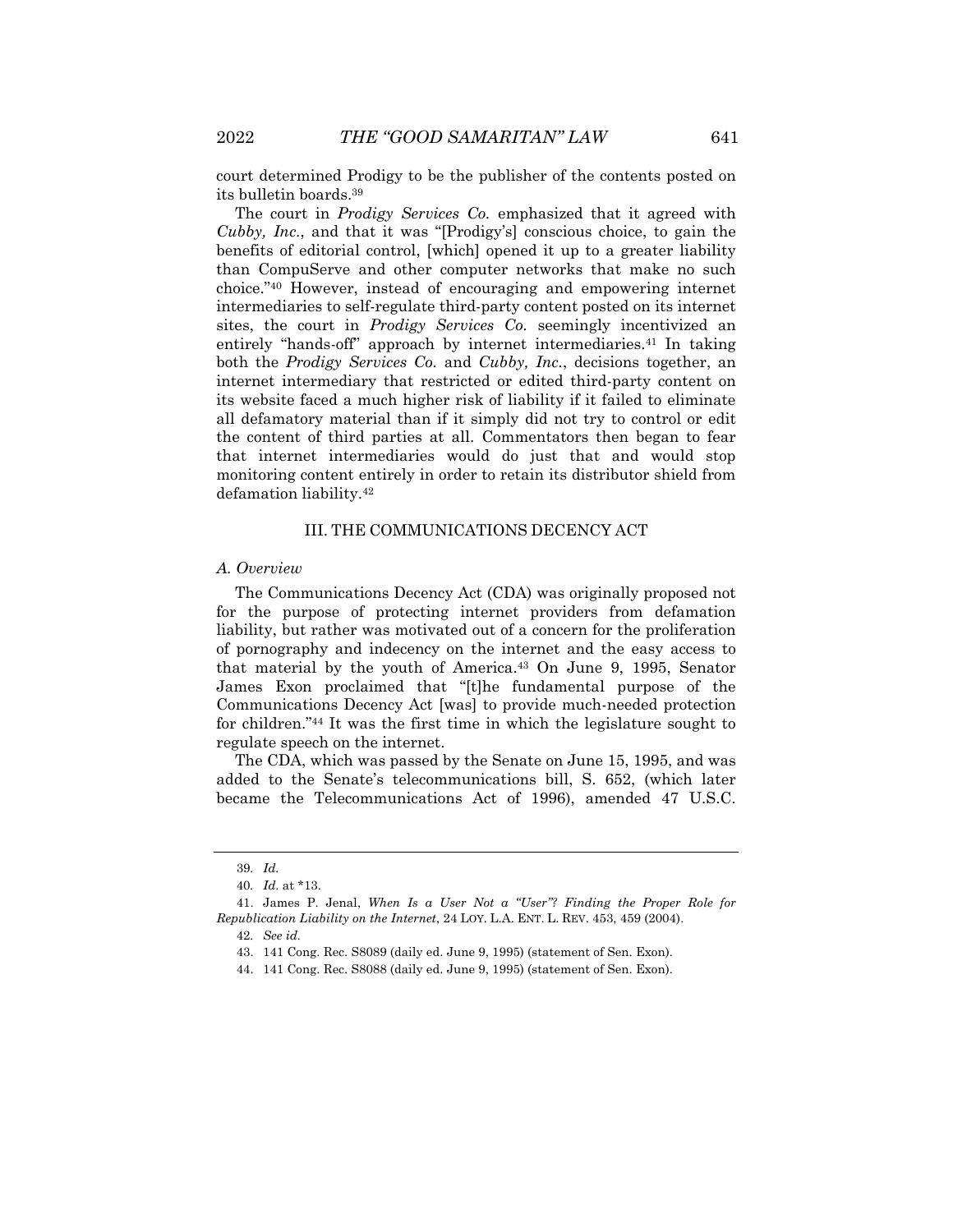Section 223<sup>45</sup> extending the antiharassment, indecency, and antiobscenity restrictions currently placed on telephone calls to "telecommunications devices" and "interactive computer services."<sup>46</sup> Specifically, Senator Exon's amendment to § 223(d) made it illegal to use an interactive computer service to knowingly send to or display in any manner available to a person under 18 years of age, any comment, image, or other communication that, "in context, depicts or describes, in terms patently offensive as measured by contemporary community standards, sexual or excretory activities or organs, regardless of whether the user of such service placed the call or initiated the communication."<sup>47</sup> Thus, the internet content provider, the person posting the article or image that was unsuitable for minors, as well as the internet intermediary who transmitted the unsuitable article or image, would face criminal liability. Senator Exon's amendment did provide a good faith defense to protect internet intermediaries who took "reasonable, effective, and appropriate" actions to prevent access to offensive material by minors.<sup>48</sup> Exon's intent was for the CDA to target internet content providers; however, he misunderstood the immensity of the internet and the infeasibility of an internet intermediary to selfmonitor the content on its internet website.<sup>49</sup>

Around the same time, United States House of Representatives members Christopher Cox and Ron Wyden introduced a freestanding bill in the House in June 1995, as H.R. 1978, the Internet Freedom and Family Empowerment Act.<sup>50</sup> It was intended as an alternative to the CDA.<sup>51</sup> It was then offered as a standalone Cox-Wyden amendment on the House floor during consideration of the Telecommunications Act of 1996 on August 4, 1995.<sup>52</sup> In the words of Representative Cox during a House hearing, the amendment's purpose was twofold:

<sup>45.</sup> 47 U.S.C. § 223 (2021).

<sup>46.</sup> Communications Decency Act of 1996, Pub. L. No. 104-104, sec. 502, §§ 223(d)(1)- (B), (h)(2), 110 Stat. 133, 134–135 (to be codified at 47 U.S.C. §§ 223(d)(1)(B), (h)(2)); 141 Cong. Rec. S8570 (daily ed. June 16, 1995)).

<sup>47.</sup> Communications Decency Act of 1996, Pub. L. No. 104–104, sec. 502,  $$223(d)(1)(B).$ 

<sup>48.</sup> Communications Decency Act of 1996, Pub. L. No. 104–104, sec. 502, § 223(e)(5).

<sup>49.</sup> 142 Cong. Rec. S714 (daily ed. Feb. 1, 1996) (remarks of Sen. Exon, stating "[i]n general, the legislation is directed at the creators and senders of obscene and indecent information.").

<sup>50.</sup> Internet Freedom and Family Empowerment Act, H.R. 1978, 104th Cong., 1st Sess. (1995).

<sup>51.</sup> 141 Cong. Rec. H8468 (daily ed. Aug. 4, 1995) (statement of Rep. Cox).

<sup>52.</sup> H.R. Rep. No. 104–223, Amendment No. 2–3 (1995) (proposed to be codified at 47 U.S.C. § 230).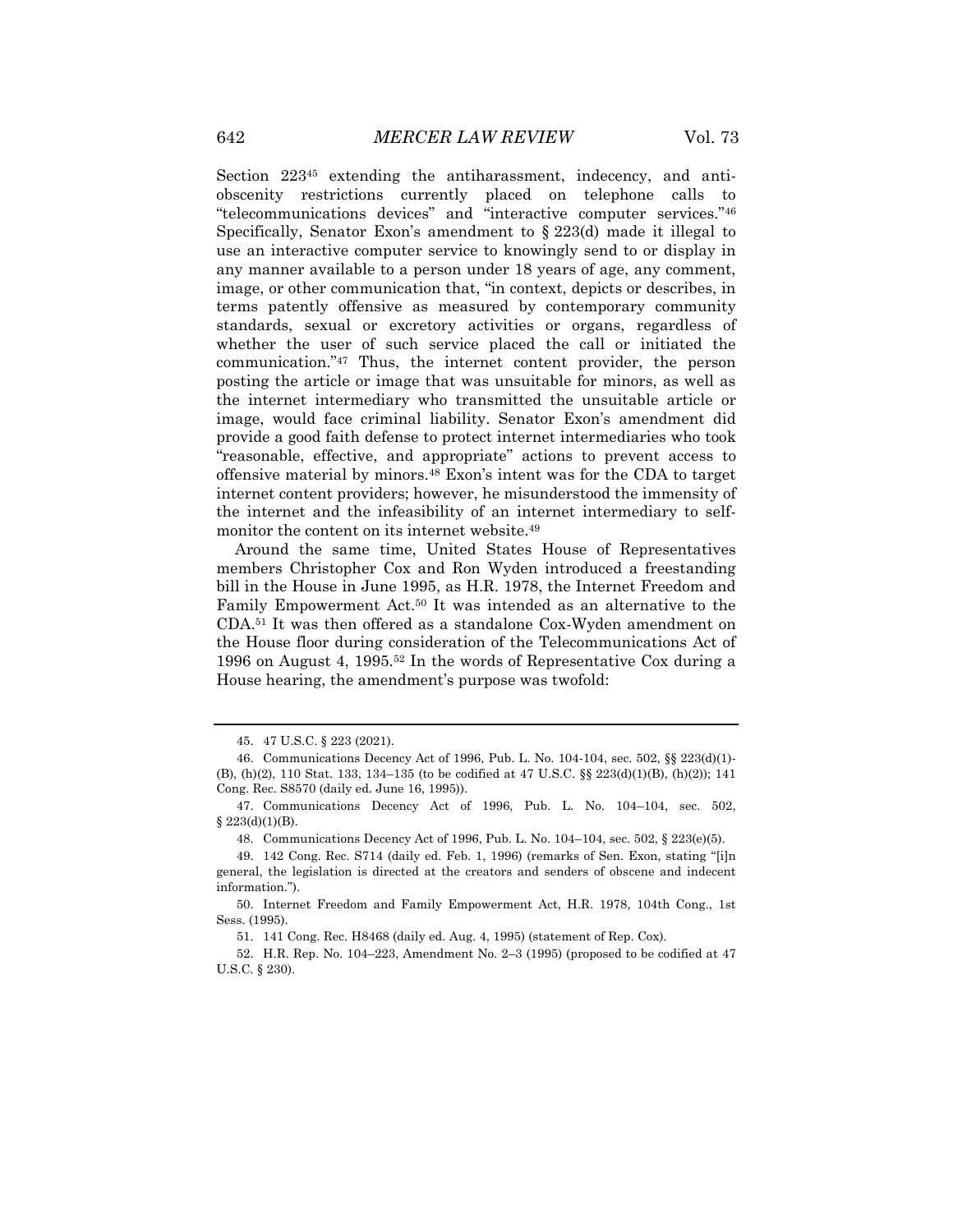First, it will protect computer Good Samaritans, online service providers, anyone who provides a front end to the Internet, let us say, who takes steps to screen indecency and offensive material for their customers. It will protect them from taking on liability such as occurred in the Prodigy case in New York that they should not face for helping us and for helping us solve this problem. Second, it will establish as the policy of the United States that we do not wish to have content regulation by the Federal Government of what is on the Internet, that we do not wish to have a Federal Computer Commission with an army of bureaucrats regulating the Internet because frankly the Internet has grown up to be what it is without that kind of help from the Government.<sup>53</sup>

Therefore, the amendment employed a more "hands-off" approach in ensuring that online platforms regulated third-party content.<sup>54</sup> As described by Representative Cox, "[w]e can go much further [] than blocking obscenity or indecency ... [w]e can keep away from our children things not only prohibited by law, but prohibited by parents."<sup>55</sup> The amendment protected providers of ICSPs from being held as a "publisher" of defamatory or otherwise tortious third-party content, if the ICSP, similar to *Prodigy Services Co.*, moderated content.<sup>56</sup> As such, the amendment employed a strategy quite opposite to that of Senator Exon who advocated for punishing ICSPs who incidentally provided users with access to inappropriate content, essentially mandating that ICSPs moderate user content. While not intentionally directed at Senator Exon and his CDA, House member Bob Goodlatte, a co-sponsor of the Cox-Wyden amendment, described the impracticality of requiring internet providers to moderate user content, reasoning that,

"[t]here is no way that any of those entities, like Prodigy, can take the responsibility to edit out information that is going to be coming in to them from all manner of sources onto their bulletin board. We are talking about something that is far larger than our daily newspaper. We are talking about something that is going to be thousands of pages of information every day, and to have that imposition imposed on them is wrong." 57

<sup>53.</sup> 141 Cong. Rec. H8470 (daily ed. Aug. 4, 1995) (statement of Rep. Cox).

<sup>54.</sup> Alex E Murcia, *Developments in the Law: Section 230 of the Communications Decency Act: Why California Courts Interpreted It Correctly and What That Says About How We Should Change It*, 54 LOY. L.A. L. REV. 235, 243 (2020).

<sup>55.</sup> 141 Cong. Rec. H8470 (daily ed. Aug. 4, 1995) (statement of Rep. Cox).

<sup>56</sup>*. Id.*

<sup>57.</sup> 141 Cong. Rec. H8471 (daily ed. Aug. 4, 1995) (statement of Rep. Goodlatte).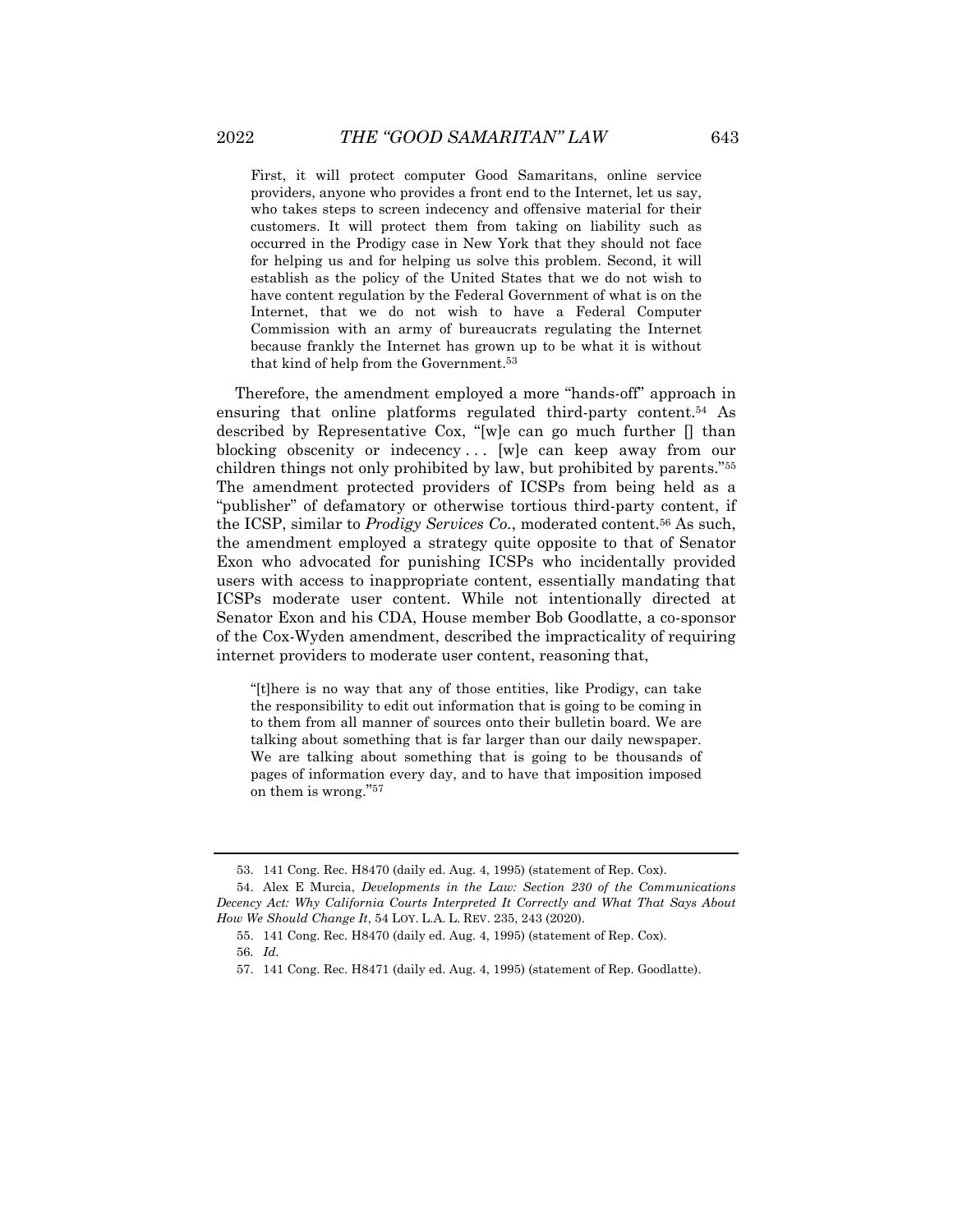The House then proceeded to pass its version of the Telecommunications Act with the Cox-Wyden amendment and without Exon's CDA, which was a resounding rebuke to the Exon's increasingly outdated approach.<sup>58</sup>

The Telecommunications Act, including the Cox-Wyden amendment, would not be enacted until the following year. During that time members of Congress continued to voice their opposition to Exon's CDA and instead encouraged the adoption of the Cox-Wyden Amendment.<sup>59</sup> However, on February 1, 1996, Congress passed the Telecommunications Act of 1996 which, as recommended by the conference committee, folded the Cox-Wyden Amendment into the CDA.<sup>60</sup> On February 8, 1996, President Clinton signed into law the Telecommunications Act of 1996.<sup>61</sup> The Cox-Wyden Amendment was then codified as 47 U.S.C. § 230. Therefore, the CDA now contained two competing visions of the emerging internet medium. Exon's amendment to 47 U.S.C. § 223 saw the internet as a new threatening medium in which it was essential for the central government to implement harsh monitoring standards in order to protect societies youth. On the other side, the Cox-Wyden amendment saw the internet as an amplified way to exchange information and sought to encourage ICSPs to step in and determine which values portrayed on the internet were appropriate for citizens.

It did not take long after the Telecommunications Act of 1996 was passed for Exon's amendment to be held unconstitutional.<sup>62</sup> This conclusion was not unforeseen. In 1995, the new House Speaker Newt Gingrich was quoted in a New York Times article stating that Exon's amendment was "clearly a violation of free speech, and it's a violation of the right of adults to communicate with each other" and further adding that Exon's amendment would limit the internet to what censors believed was acceptable for children to read.<sup>63</sup> Unsurprisingly, on the

https://clintonwhitehouse4.archives.gov/WH/EOP/OP/telecom/signing.html.

<sup>58.</sup> The Communications Act of 1995, H.R.1555, was approved in the House by a vote of 305-117 on August 4, 1995; 141 Cong. Rec. 22084 (1995).

<sup>59.</sup> 142 Cong. Rec. S715 (daily ed. Feb. 1, 1996).

<sup>60</sup>*. See* H.R. Rep. No. 104–458 (1996). Section 502 of the final legislation contained the Senate's additions to 47 U.S.C. § 223. Section 509 contained of the final legislation contained the House's new Section 230.

<sup>61.</sup> The White House, *President Clinton Signs the Telecommunications Act of 1996*, THE WHITE HOUSE (February 8, 1996),

<sup>62.</sup> Reno v. American Civil Liberties Union, 521 U.S. 844, 849 (1997).

<sup>63.</sup> Edmund L. Andrew, *Gingrich Opposes Smut Rule for Internet*, *NEW YORK TIMES* (June 22, 1995), https://www.nytimes.com/1995/06/22/us/gingrich-opposes-smut-rule-forinternet.html.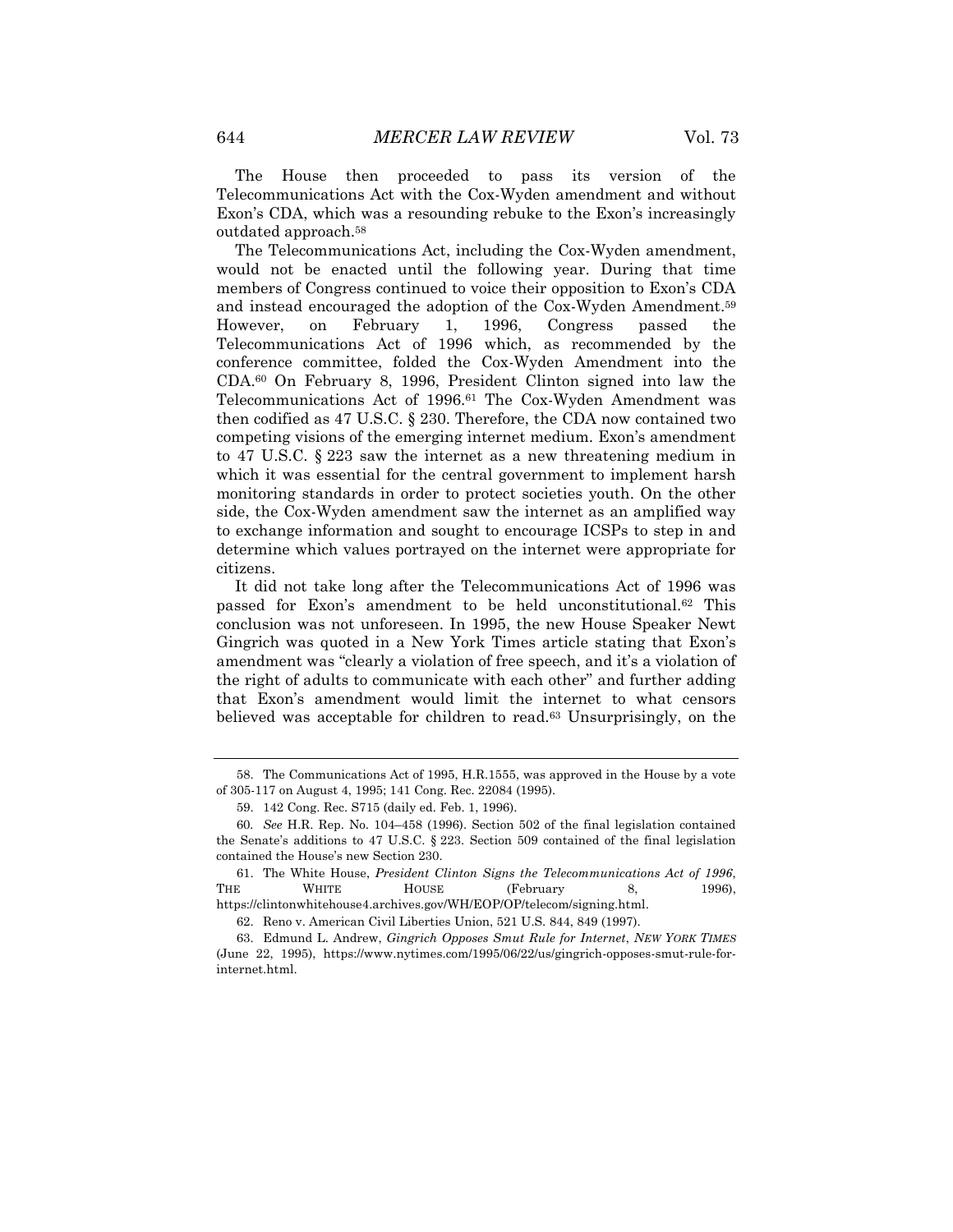same day President Clinton signed the Telecommunications Act of 1996, twenty plaintiffs filed suit against the U.S. Attorney General and U.S. Department of Justice challenging 47 U.S.C. § 223(d) (Exon's amendment).<sup>64</sup> Multiple federal court actions were consolidated, and by the summer of 1997 the issue made its way to the Supreme Court of the United States.65 On June 26, 1997, the Supreme Court in *Reno v. American Civil Liberties Union*, with the opinion authored by Supreme Court Justice John Paul Stevens, held that § 223 violated the First Amendment and therefore was unconstitutional. Specifically, Justice Stevens concluded that § 223(d), Exon's amendment, was unduly vague, overly broad as to the breadth of its content-based restriction on speech, and that other less restrictive means could have similarly advanced the government's interest of protecting youth from the prohibited communications under § 223(d).<sup>66</sup> The Supreme Court's judgment ended with Justice Stevens stating the speech restriction in the Exon amendment amounted to "burning the house to roast a pig" and that "[t]he CDA, cast[ed] a far darker shadow over free speech, threaten[ing] to torch a large segment of the Internet community."<sup>67</sup> With that, § 223(d), was severed from the CDA, leaving the Cox-Wyden amendment, § 230, to take the forefront on how internet content was to be regulated.

#### *B. Section 230 of the Communications Decency Act of 1996*

Section 230 of the CDA, entitled "Protection for private blocking and screening of offensive material," is the main form of legal protection afforded to online platforms from lawsuits over content posted by their users.<sup>68</sup> The main purpose, as previously described above, was to establish a uniform federal policy applicable across the internet to avoid the absurd results, under the common law scheme, as seen in *Prodigy Services Co.*<sup>69</sup> In *Prodigy Services Co.*, Prodigy, an ICSP which ran an internet bulletin board, was treated as a "publisher" of content that was not their own simply due to the fact that Prodigy implemented systems

<sup>64</sup>*. Reno*, 521 U.S. at 861.

<sup>65</sup>*. American Civil Liberties Union v. Reno*, 929 F. Supp. 824 (E.D. Pa. 1996); *Shea ex rel. American Reporter v. Reno*, 930 F. Supp. 916 (S.D.N.Y. 1996); *ApolloMedia Corp. v. Reno, 19 F. Supp. 2d 1081 (N.D. Cal. 1998).*

<sup>66</sup>*. Reno*, 521 U.S. at 870–79.

<sup>67</sup>*. Id.* at 882.

<sup>68.</sup> 47 U.S.C. § 230.

<sup>69</sup>*. Prodigy Services. Co.*, 1995 N.Y. Misc. LEXIS 229, at \*10–11.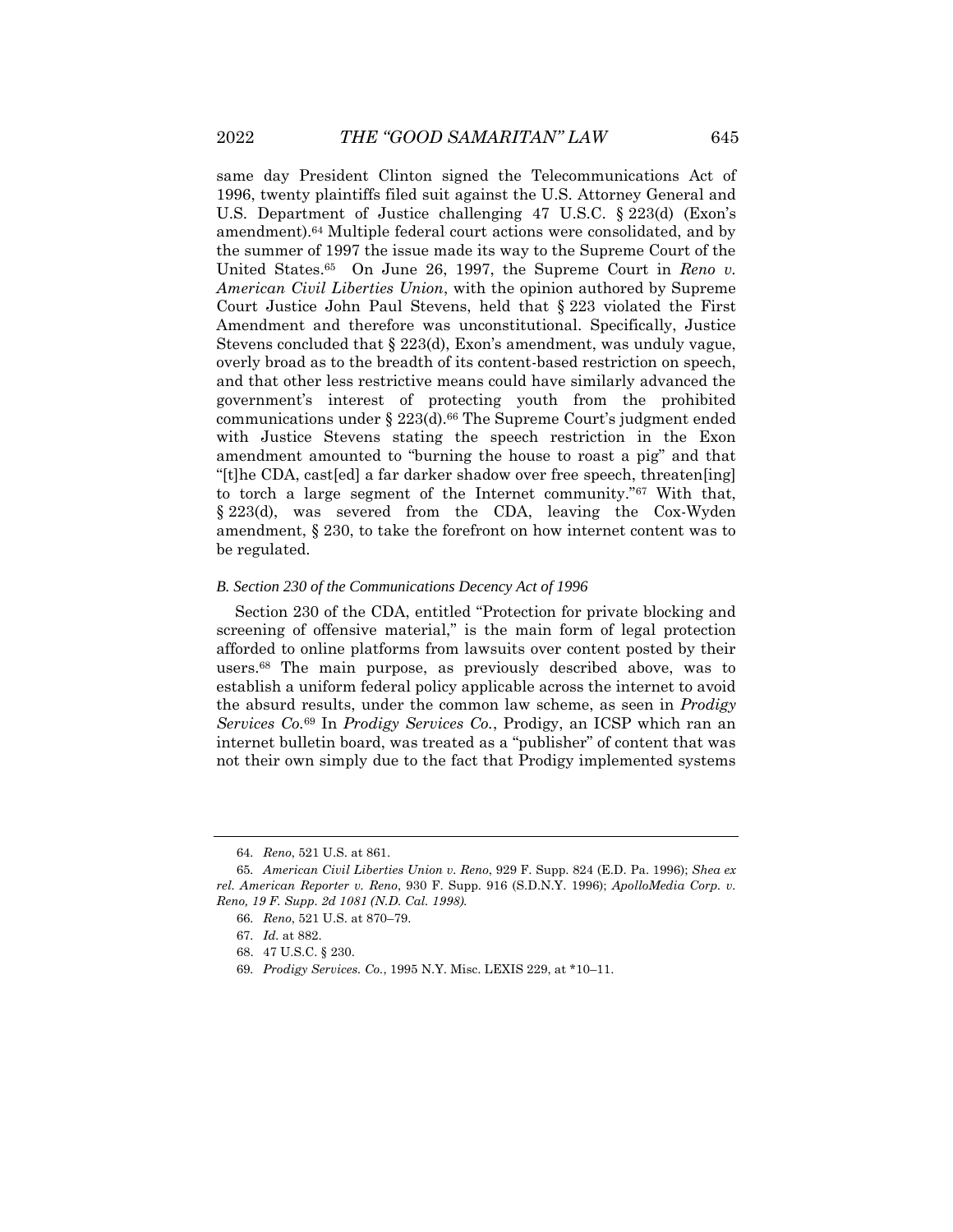to restrict access to objectionable content.<sup>70</sup> Due to the fact that Prodigy was deemed a "publisher," it was exposed to liability for defamation.<sup>71</sup> As one commentator put it,  $\S 230$  sought to garnish the contrasting interests and viewpoints of two groups, "those that wanted the nascent commercial Internet to thrive with minimal regulation, and those that wanted to ensure individuals and service providers had the tools to filter pornography and similar content from the Internet."<sup>72</sup>

# *C. Structure of Section 230*

Section 230 is broken into six provisions. Section 230(a) sets forth Congress's preliminary finding, describing the benefits of the Internet, its rapid development with limited government regulation, and its increasing cultural significance. Congress's finding are as follows:

(1) The rapidly developing array of Internet and other interactive computer services available to individual Americans represent an extraordinary advance in the availability of educational and informational resources to our citizens.

(2) These services offer users a great degree of control over the information that they receive, as well as the potential for even greater control in the future as technology develops.

(3) The Internet and other interactive computer services offer a forum for a true diversity of political discourse, unique opportunities for cultural development, and myriad avenues for intellectual activity.

(4) The Internet and other interactive computer services have flourished, to the benefit of all Americans, with a minimum of government regulation.

(5) Increasingly, Americans are relying on interactive media for a variety of political, educational, cultural, and entertainment services.<sup>73</sup>

Further, § 230(b), lays out the Congress's policy aims of § 230 in which Congress sought to allow the internet to develop based on the

<sup>70.</sup> 141 Cong. Rec. H8470–71 (daily ed. Aug 4, 1995) (statement of Rep. Cox); *Prodigy Services Co.*, 1995 N.Y. Misc. LEXIS 229, at \*10–11.

<sup>71</sup>*. Prodigy Services Co.*, 1995 N.Y. Misc. LEXIS 229, at \*10–11.

<sup>72.</sup> Jeff Kossef, *The Gradual Erosion of the Law That Shaped the Internet: Section 230's Evolution Over Two Decades*, 18 COLUM. SCI. & TECH. L. REV. 1, 8 (2016).

<sup>73.</sup> 47 U.S.C. § 230(a).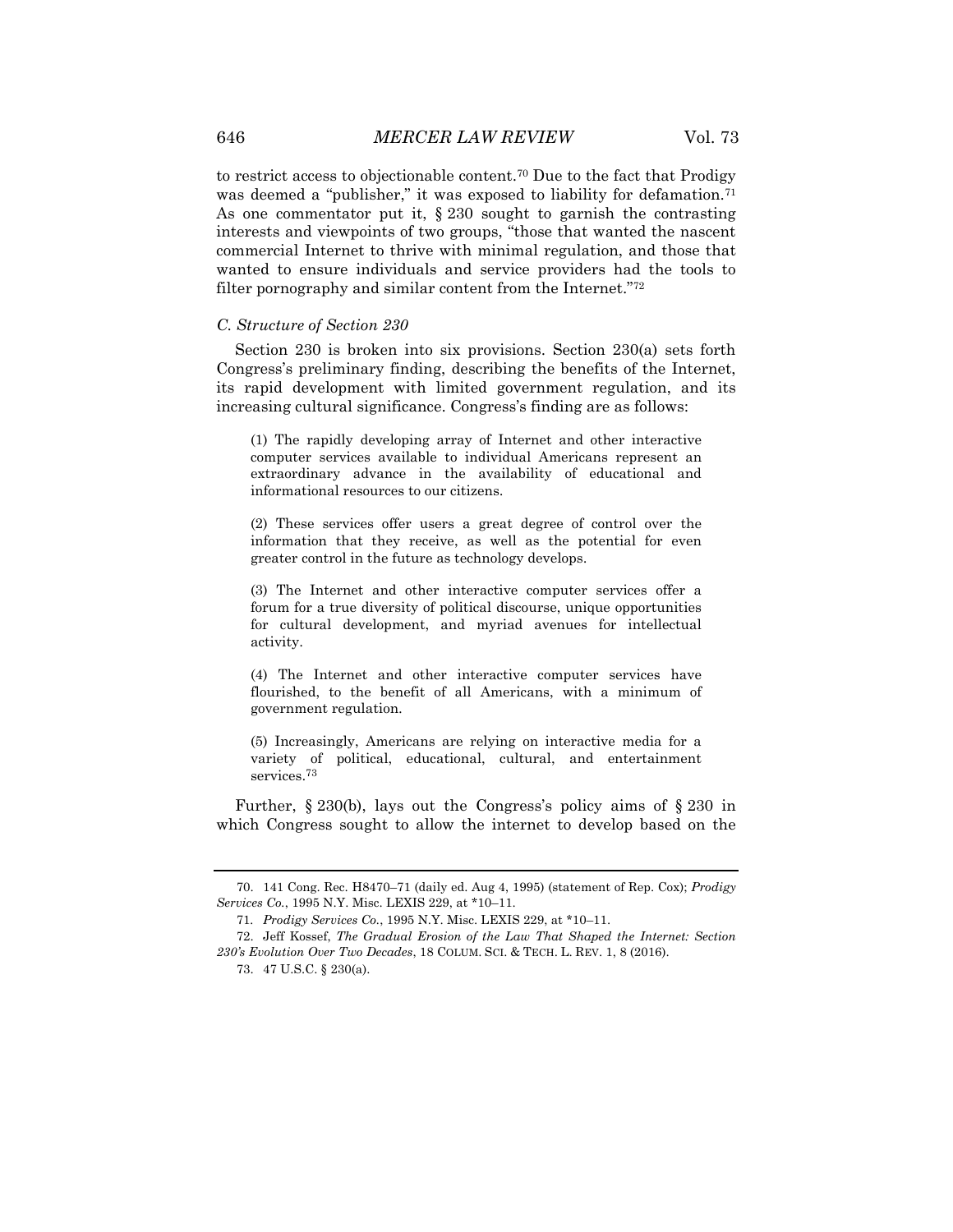principles of free market enterprise, rather than through immense state and federal regulation. Congress' policy aims for § 230 are as follows:

(1) to promote the continued development of the Internet and other interactive computer services and other interactive media;

(2) to preserve the vibrant and competitive free market that presently exists for the Internet and other interactive computer services, unfettered by Federal or State regulation;

(3) to encourage the development of technologies which maximize user control over what information is received by individuals, families, and schools who use the Internet and other interactive computer services;

(4) to remove disincentives for the development and utilization of blocking and filtering technologies that empower parents to restrict their children's access to objectionable or inappropriate online material; and

(5) to ensure vigorous enforcement of Federal criminal laws to deter and punish trafficking in obscenity, stalking, and harassment by means of computer.<sup>74</sup>

The next provision, § 230(c), entitled "Protection for 'Good Samaritan' blocking and screening of offensive material," addresses and attempts to harmonize the two competing viewpoints as stated above. Section  $230(c)$  is divided into two parts. Section  $230(c)(1)$  states that the "[n]o provider or user of an interactive computer service shall be treated as the publisher or speaker of any information provided by another information content provider." In other words, § 230(c)(1) overrules *Prodigy Services Co.*<sup>75</sup> Section 230(c)(2) affirms that ICSPs who make a good faith effort to voluntarily edit or remove objectionable content provided by others will be immune from liability.<sup>76</sup>

The statute goes on to clarify the meaning of an "interactive computer service" (ICS) and an "information content provider." 77 Section 230(f)(2) defines an ICS as "any information service, system, or access software provider that provides or enables computer access by multiple users to a computer server, including specifically a service or

<sup>74.</sup> 47 U.S.C. § 230(b).

<sup>75</sup>*. Prodigy Services Co.*, 1995 N.Y. Misc. LEXIS 229, at \*10–11.

<sup>76</sup>*. See* 47 U.S.C. § 230(c)(2).

<sup>77.</sup> 47 U.S.C. § 230(f)(2).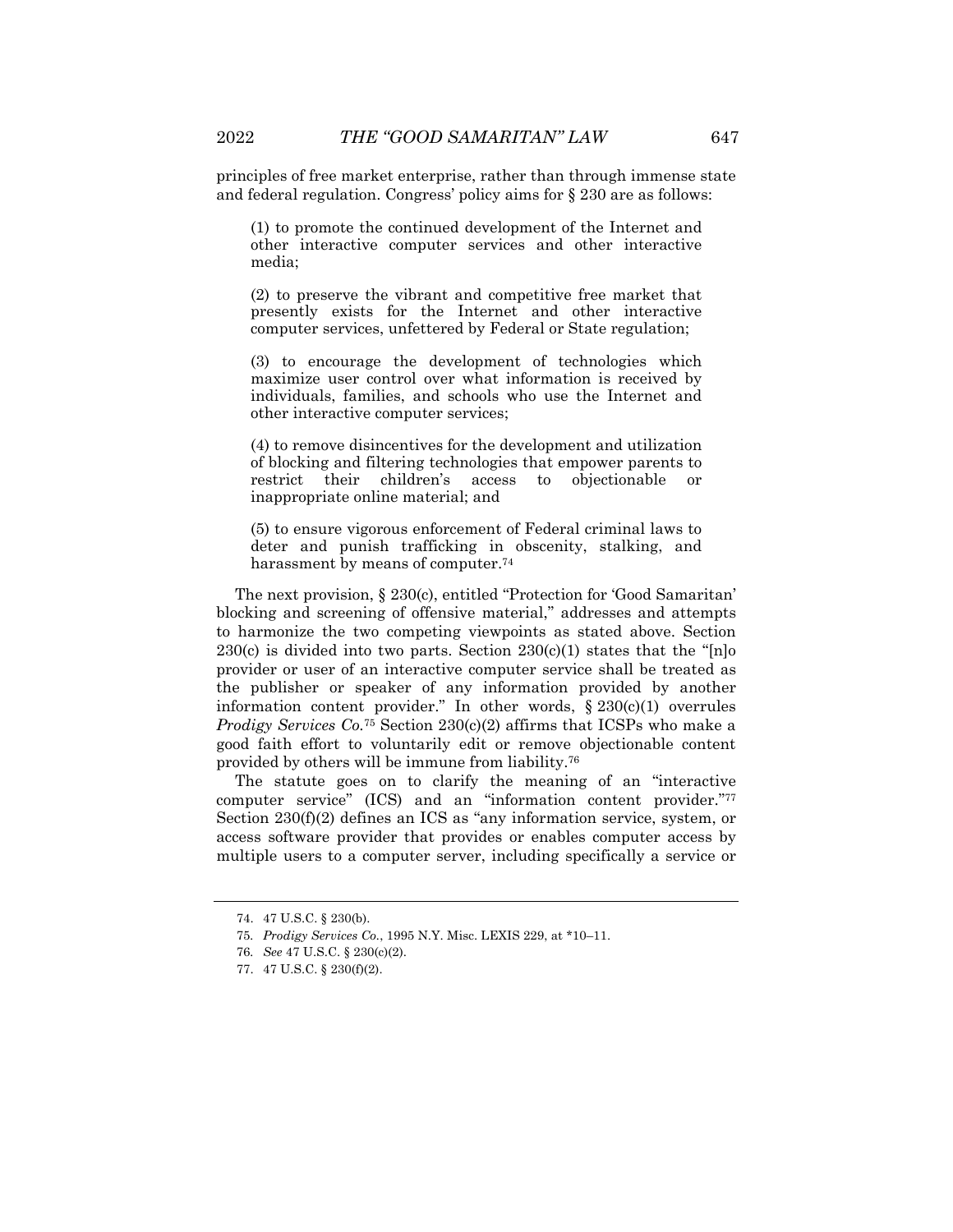system that provides access to the Internet." <sup>78</sup> This definition covers internet service providers (ISPs), like AT&T, companies who provide internet hosting services, like Amazon Web Services, and websites, apps, platforms, and other internet intermediaries that host user content, like Facebook or Prodigy. Collectively, such actors are all encompassed within the general term, provider of ICSPs. In order to distinguish an ICSP who acts as an internet intermediary from an individual or business who provides content to such intermediary, § 230(f)(3) defines an "information content provider" as "any person or entity that is responsible, in whole or in part, for the creation or development of information provided through the Internet or any other interactive computer service." 79

Notably, and important to the below discussion, § 230(e) clarifies the statutes effect on other law. Specifically,  $\S 230(e)(3)$  states that, "[n]othing in this [Statute] shall be construed to prevent any State from enforcing any State law that is consistent with this section. No cause of action may be brought and no liability may be imposed under any State or local law that is inconsistent with this section." <sup>80</sup> Therefore, § 230, as applied to, for example, defamation, which is a state law cause of action, ensures that providers of internet computer services are provided immunity from defamation claims, where state law provides a remedy not permitted by § 230.<sup>81</sup>

In recapping,  $\S 230$  provides two functions as laid out in  $\S 230(c)(1)$ and (c)(2). First,  $\S 230(c)(1)$  protects ICSPs from liability when they act only as intermediaries for the dissemination of third-party content.<sup>82</sup> Second,  $\S 230(c)(2)$  immunizes actions taken by ICSPs who in good faith restrict user's access to objectionable online material.<sup>83</sup>

For purposes of the remainder of the Comment, it will focus specifically on  $\S 230(c)(1)$  and the competing court interpretations that followed after the statute's enactment. In discussing the varying interpretations of  $\S 230(c)(1)$ , pay close attention to the text's plain language along with how the courts seek to incorporate and utilize

<sup>78</sup>*. Id*.

<sup>79.</sup> 47 U.S.C. § 230(f)(3).

<sup>80.</sup> 47 U.S.C. § 230(e)(3).

<sup>81.</sup> Alex E Murcia, *Developments in the Law: Section 230 of the Communications Decency Act: Why California Courts Interpreted It Correctly and What That Says About How We Should Change It*, 54 LOY. L.A. L. REV. 235, 244–45 (2020).

<sup>82.</sup> Thomas D. Huycke, *Licensed Anarchy: Anything Goes on the Internet - Revisiting the Boundaries of Section 230 Protection*, 111 W. VA. L. REV. 581, 587 (2009).

<sup>83</sup>*. Id.*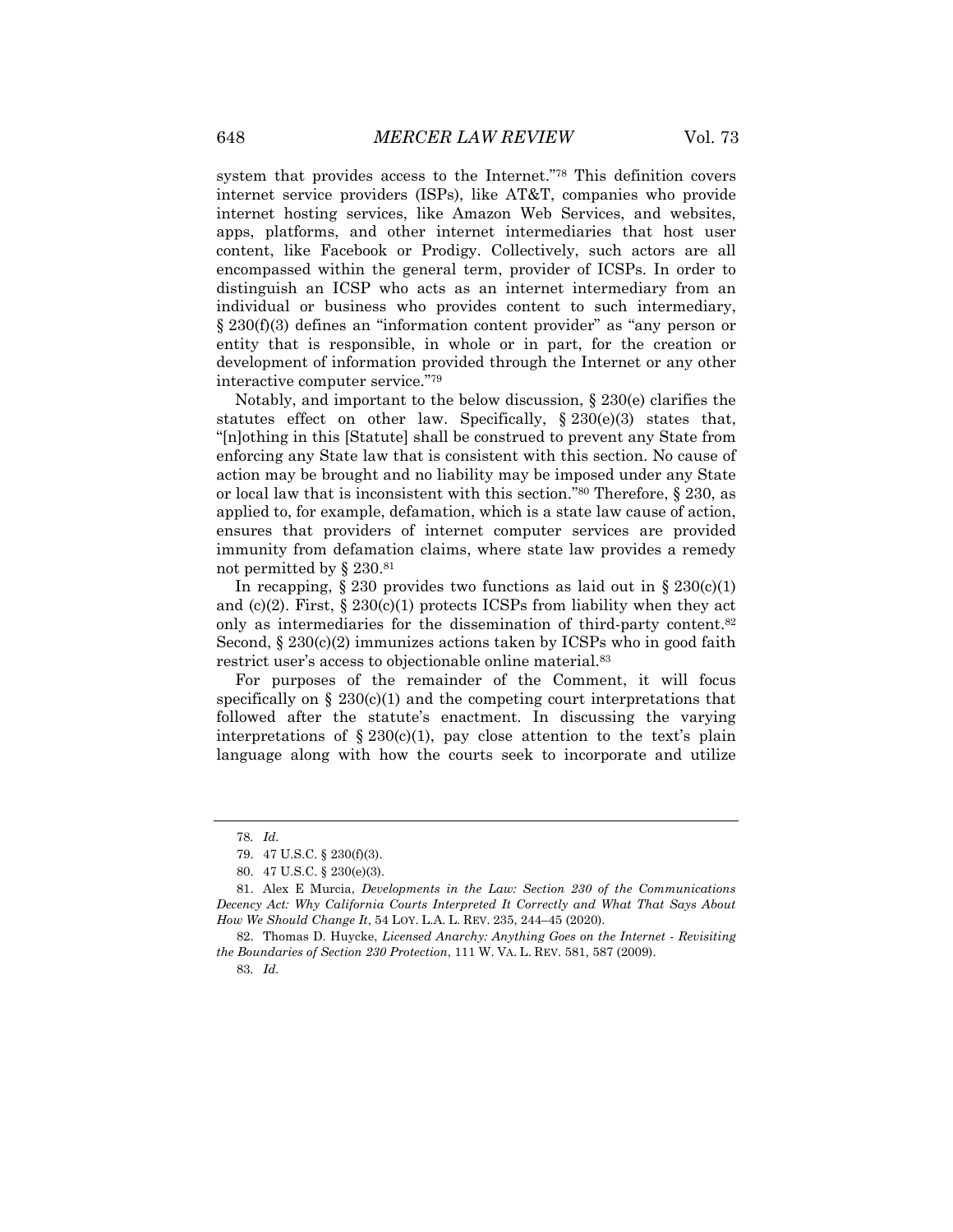§ 230(a)'s congressional findings and § 230(b)'s policy aims into its interpretation of  $\S 230(c)(1).$ <sup>84</sup>

# IV. SECTION 230(C)(1) INTERPRETATIVE APPROACHES USED BY FEDERAL CIRCUIT COURTS

### *A. The Overly Broad Interpretation of Section 230*

The congressional intent and legislative history of § 230 reveal an overall purpose of incentivizing ICSP self-regulation. However, soon after § 230's inception, confusion arose regarding who exactly qualified for  $\S 230$ 's immunity.<sup>85</sup>

In 1997, shortly after § 230 was enacted, the United States Court of Appeals for the Fourth Circuit was the first federal court to interpret the breadth of immunity under § 230(c)(1) applied to ICSPs in *Zeran v. Am. Online, Inc.*<sup>86</sup> The plaintiff, Kenneth Zeran, brought an action against America Online, Inc (AOL) claiming that AOL "unreasonably delayed in removing defamatory messages posted by an unidentified third party, refused to post retractions of those messages, and failed to screen for similar postings thereafter."<sup>87</sup> The plaintiff's claims were pled as negligence, but the appellate court found plaintiff's claims to be indistinguishable from a defamation action because the publication of a statement is a necessary element in a defamation action.<sup>88</sup>

The plaintiff's claims arose as a result of an unidentified person posting messages on an AOL bulletin board advertising the sale of tshirts and other items which featured offensive slogans related to a 1995 Oklahoma City bombing.<sup>89</sup> The ad went on to instruct those wanting to purchase the items for sale to call "Ken" and further listed the plaintiff's home phone number. As a result, the plaintiff received countless threatening phone calls. Multiple times the plaintiff contacted AOL to remove the offensive posts to which he received assurances from AOL that the posts would be soon removed. However, AOL failed to remove the posts. The plaintiff's suit against AOL was dismissed by the United States District Court for the Eastern District of Virginia after AOL responded to the Plaintiff's complaint by asserting § 230 as an

<sup>84.</sup> Mark D Quist, *"Plumbing the Depths" of the CDA: Weighing the Competing Fourth and Seventh Circuit Standards of ISP Immunity under Section 230 of the Communications Decency A*ct, 20 GEO. MASON L. REV. 275, 284 (2012).

<sup>85.</sup> 141 Cong. Rec. H8469–H8470 (daily ed. Aug. 4, 1995) (statement of Rep. Cox).

<sup>86</sup>*. Zeran v. Am. Online, Inc.*, 129 F.3d 327, 328 (4th Cir. 1997).

<sup>87</sup>*. Id.* at 328.

<sup>88</sup>*. Id.* at 332.

<sup>89</sup>*. Id.* at 329.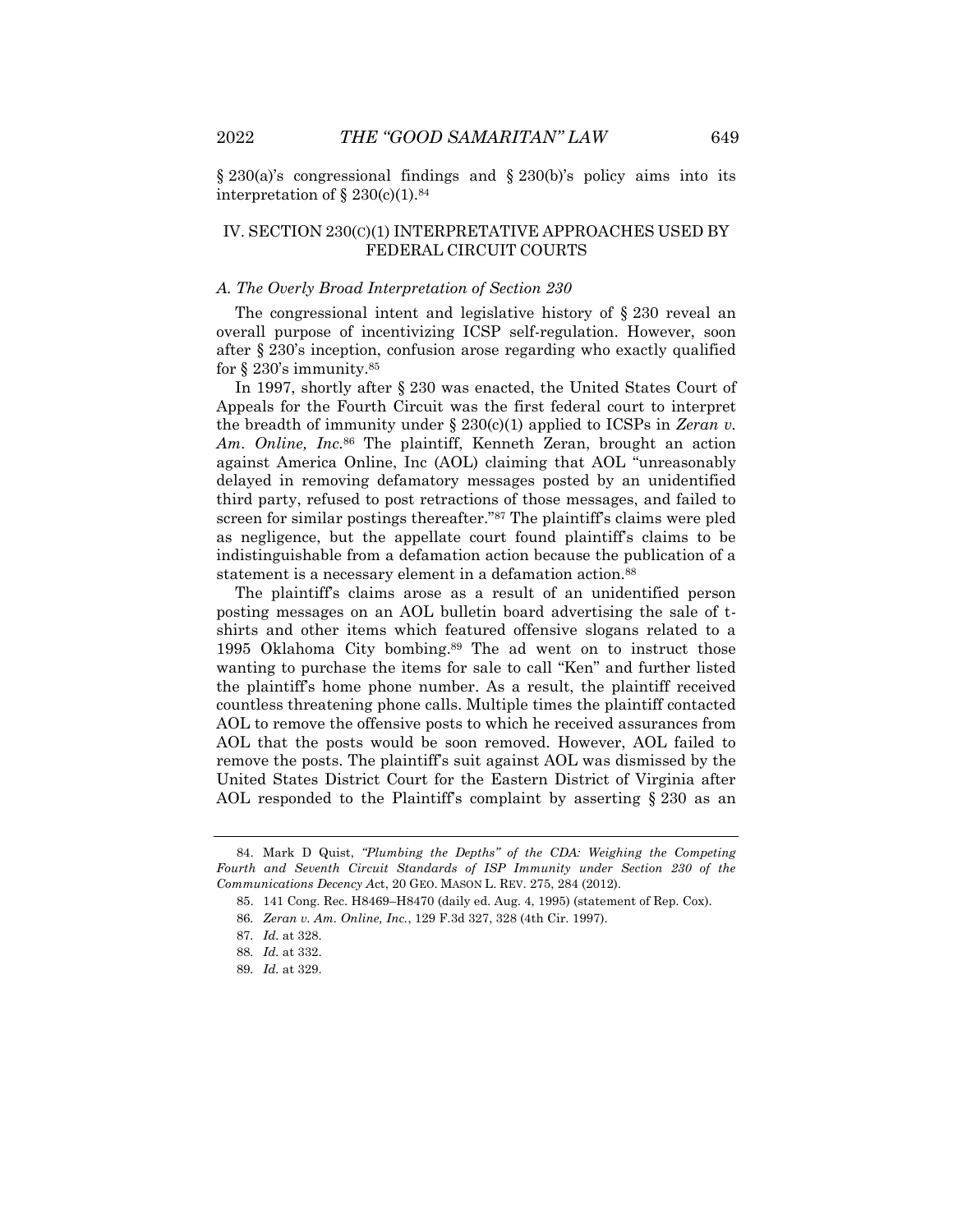affirmative defense. The district court granted AOL's motion and the Plaintiff appealed.<sup>90</sup>

On appeal, the Plaintiff argued that  $\S 230(c)(1)$ 's bar against treating an ICSP as the "publisher" did not bar suit against, and provide immunity for, an ICSP as the "distributor" of the defamatory content.<sup>91</sup> However, the Fourth Circuit disagreed, holding that the term "publisher" historically encompassed "distributors" and "publishers."<sup>92</sup> The court reasoned that if ICSPs were subject to distributor liability under the common law notice approach, they would face potential liability each time they receive notice of a potentially defamatory statement, amounting to an impossible burden on such providers.<sup>93</sup> The court stated that the "notice-based liability would deter service providers from regulating the dissemination of offensive material over their own services," which in and of itself would be against Congress' § 230 policy aim of encouraging ICSPs to self-regulate the dissemination of offensive material over their services.<sup>94</sup> The court further alluded to the fact that liability upon notice would have a "chilling effect" on the freedom on internet speech.<sup>95</sup>

In affirming the judgement of the district court, the court concluded that § 230's plain language created a federal immunity to any cause of action seeking to hold ICSPs liable for content originating from a thirdparty user of the service.<sup>96</sup> Therefore, "lawsuits seeking to hold a service provider liable for its exercise of a publisher's traditional editorial functions[,] such as deciding whether to publish, withdraw, postpone or alter content[,] are barred [by § 230]."<sup>97</sup>

# *B. Zeran's Section 230 Broad Immunity Interpretation Becomes the Dominant Interpretation Across the Nation*

Following *Zeran*, federal circuit courts quickly began adopting, and even extending, *Zeran*'s broad reading of § 230(c)(1).<sup>98</sup> For example, in *Jones v. Dirty World Entm't Recording LLC,*<sup>99</sup> the United States Court

98. Danielle K Citron and Benjamin Wittes, *The Problem Isn't Just Backpage: Revising Section 230 Immunity*, 2 GEO. L. TECH. REV. 453, 460 (2018).

<sup>90</sup>*. Id.* at 329–30.

<sup>91</sup>*. Id.* at 331.

<sup>92</sup>*. Id.* at 332.

<sup>93</sup>*. Id.* at 333.

<sup>94</sup>*. Id.* at 331, 333.

<sup>95</sup>*. Id.* at 333.

<sup>96</sup>*. Id.* at 331, 333.

<sup>97</sup>*. Id.* at 330.

<sup>99.</sup> 755 F.3d 398, 401 (6th Cir. 2014).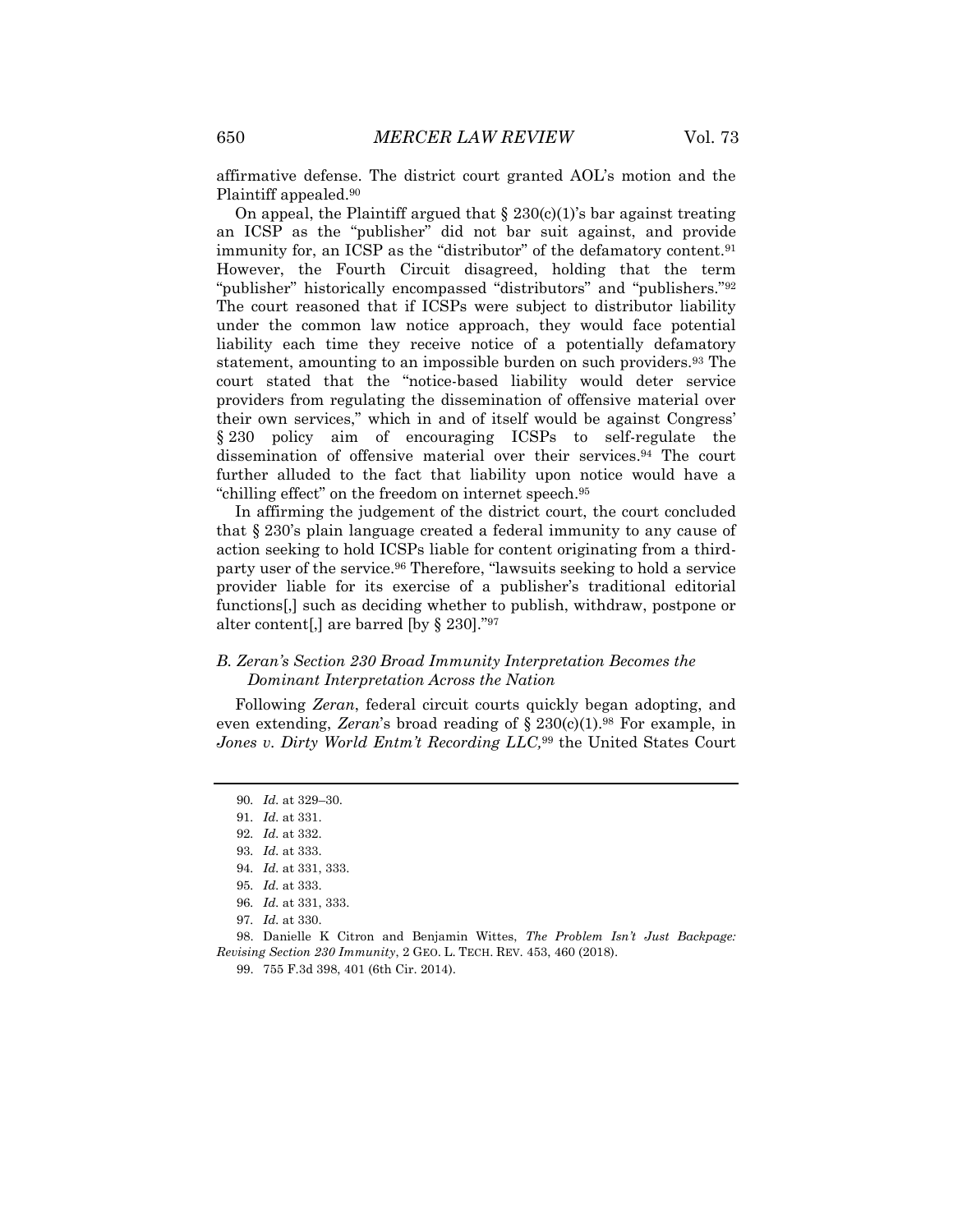of Appeals for the Sixth Circuit held that, in general, an ICSP was immune from liability under § 230, even if the provider partially developed content which was the subject of a cause of action.<sup>100</sup> In that case, the plaintiff brought a defamation claim against the owner and operator (the defendant) of [www.TheDirty.com](http://www.thedirty.com/) (The Dirty) after several posts about the plaintiff appearing on the website.<sup>101</sup> The Dirty, an ICSP, is a website which allows users to anonymously upload comments, photographs, and videos which the defendant then selects, edits and publishes along with the defendant's own editorial comments. The district court denied the defendant's motion for judgement as a matter of law which was premised on the defendant's argument that the plaintiff's claims were barred by  $\S 230(c)(1).^{102}$  On appeal at the Sixth Circuit, the plaintiff asserted that the defendant was not immune under  $\S 230(c)(1)$  because the defendants were "information content providers with respect to the information underlying Jones's defamation claims because they *developed* that information."<sup>103</sup> However, the Sixth Circuit held that the defendant did not materially contribute to the tortious content and was thus immune from liability under § 230(c)(1).<sup>104</sup>

In *Doe v. Backpage.com, LLC*,<sup>105</sup> which was later superseded by a 2018 amendment to the CDA*,* the United States Court of Appeals for the First Circuit affirmed a district court's motion to dismiss, based on  $\S 230(c)(1)$ 's immunity, even though the plaintiffs' claim alleged that the defendant, Backpage, an internet provider of online classified advertising, facilitated and encouraged illegal conduct through its structuring of its website.<sup>106</sup> In *Backpage.com*, the plaintiffs, victims of sexual assault as a result of being sex trafficked through the use of defendants' website, brought suit claiming that Backpage engaged in the sex trafficking of minors in violation of the Trafficking Victims Protection Reauthorization Act of 2008<sup>107</sup> and that Backpage engaged in unfair and deceptive acts in violation of Massachusetts consumer protection laws. The Plaintiffs alleged that Backpage selectively removed certain postings made in the "Escorts" section of the website which were posted by victim support organizations and tailored its

102*. Id.* at 405.

<sup>100</sup>*. Id.* at 415.

<sup>101</sup>*. Id.* at 401.

<sup>103</sup>*. Id.* at 409.

<sup>104</sup>*. Id.* at 415.

<sup>105.</sup> 817 F.3d 12 (1st Cir. 2016).

<sup>106</sup>*. Id.* at 15.

<sup>107.</sup> 18 U.S.C. § 1591 (2021).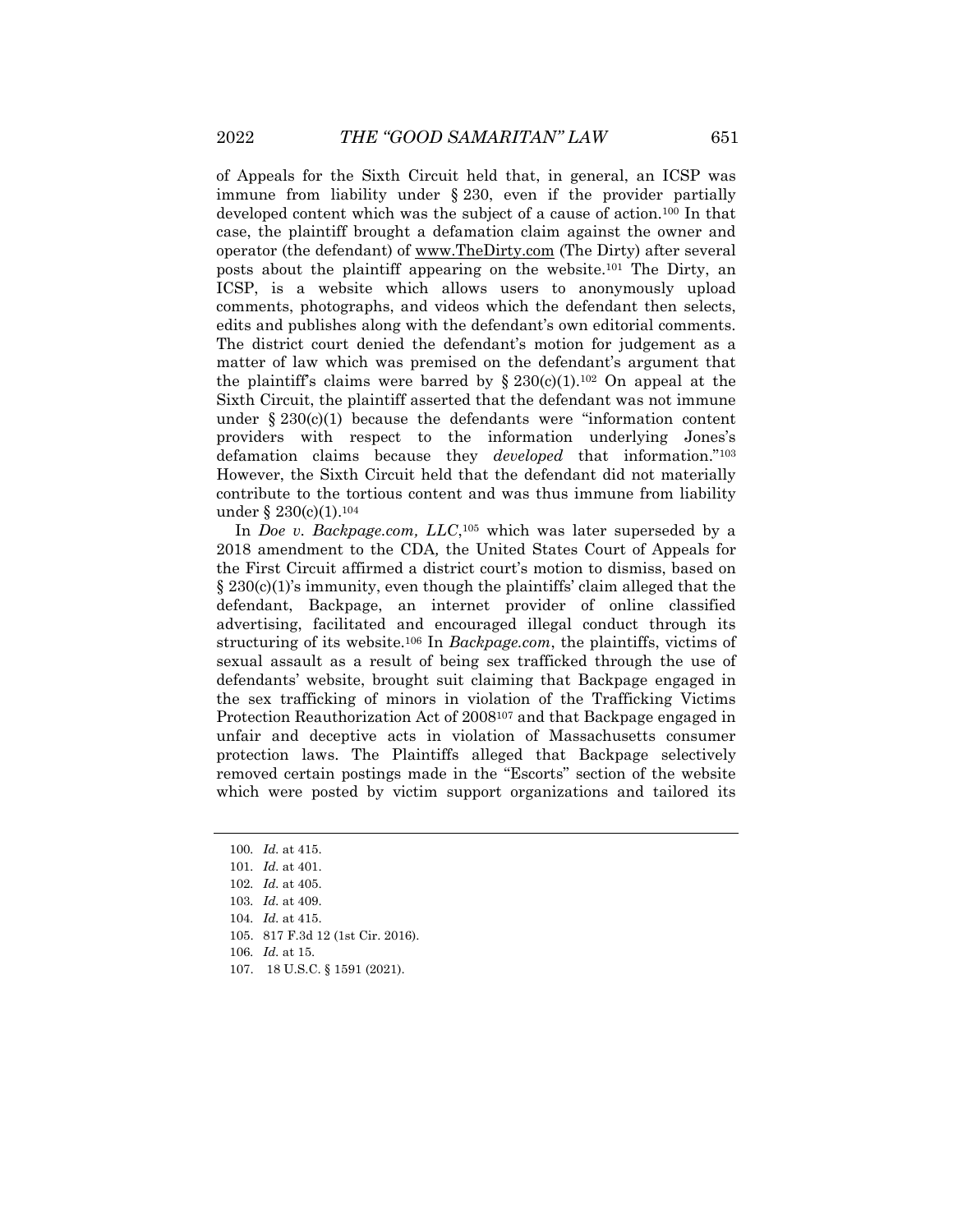posting requirements to make sex trafficking easier. Also, the plaintiffs alleged that Backpage's rules and requirements governing the posting and contents of advertisements were designed to encourage sex trafficking, citing that Backpage did not require phone or email verification and employed a faulty age verification system.<sup>108</sup> The First Circuit noted that third-party content, the advertisements of escort services, appeared as an essential component of each of the Plaintiffs claims.<sup>109</sup> In explaining the issue that results from the above premise, the court explained that the plaintiffs are attempting to treat Backpage as the publisher or speaker of content supplied by third parties, which is exactly what § 230 set out to resolve by granting ICSPs immunity. In affirming the judgment of the district court, the First Circuit held that "[s]howing that a website operates through a meretricious business model is not enough to strip away  $[\S 230(c)(1)]$  protections."<sup>110</sup>

In addition to the above federal circuit rulings which construed § 230's immunity broadly, many other circuits courts did just the same. For example, the United States Court of Appeals for the Fifth Circuit, in *Doe v. Myspace Inc.*, <sup>111</sup> affirmed the district court's dismissal of plaintiffs' claims finding that they were barred by § 230.<sup>112</sup> The Fifth Circuit held that the defendant, MySpace, an early internet social media provider, was immune from liability for allegedly failing to implement safety measures that would have prevented a minor, the plaintiffs' daughter, from being contacted by a sexual predator.<sup>113</sup> Further, the court concluded that the plaintiffs' "allegations [were] merely another way of claiming that MySpace was liable for publishing the communications and they speak to MySpace's role as a publisher of online third-party-generated content."<sup>114</sup> Additionally, in *Obado v. Magedson*, <sup>115</sup> the United States Court of Appeals for the Third Circuit affirmed that § 230 barred plaintiff's claims against numerous internet service providers and search engines for allegedly republishing defamatory content.<sup>116</sup> Moreover, in *Chi. Lawyers' Comm. for Civ. Rights Under Law, Inc. v. Craigslist, Inc.*, <sup>117</sup> the United State Court of

113*. Id.* at 417–18.

- 115. 612 F. App'x 90 (3d Cir. 2015).
- 116*. Id.* at 91–4.
- 117. 519 F.3d 666 (7th Cir. 2008).

<sup>108</sup>*. Backpage.com*, 817 F.3d at 16–17.

<sup>109</sup>*. Id.* at 21.

<sup>110</sup>*. Id.* at 29.

<sup>111.</sup> 528 F.3d 413 (5th Cir. 2008).

<sup>112</sup>*. Id.* at 415.

<sup>114</sup>*. Id.* at 420.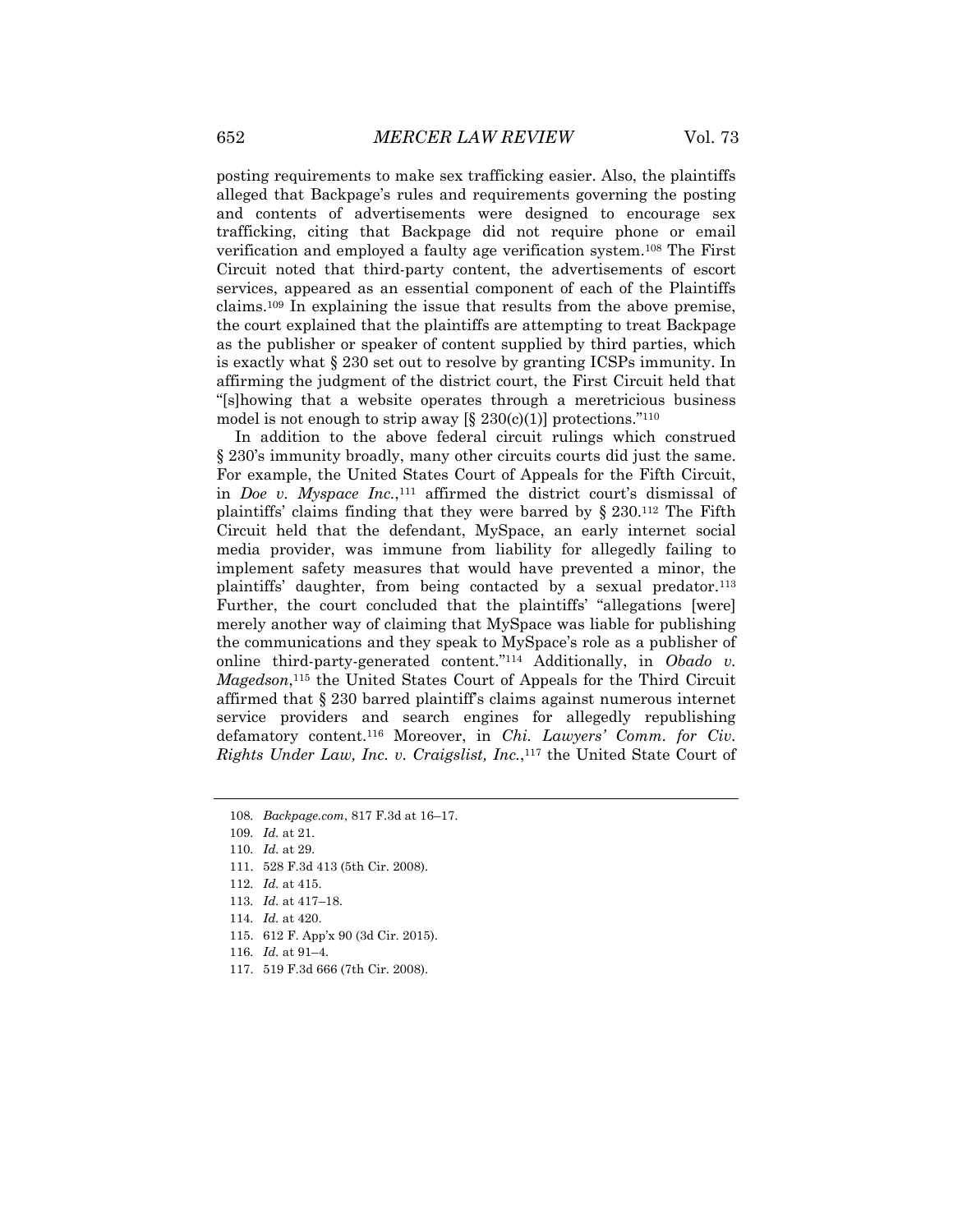Appeals for the Seventh Circuit, affirmed the dismissal, based on § 230 immunity, of the plaintiff's claim which alleged that Craigslist, an internet advertisement posting website, violated the Fair Housing Act because certain housing and rental postings on its site were discriminatory.<sup>118</sup> In affirming that the plaintiff's cause of action was bared by  $\S 230(c)(1)$ , the Seventh Circuit stated that "given  $\S 230(c)(1)$ . the plaintiff] cannot sue the messenger just because the message reveals a third party's plan to engage in unlawful discrimination."<sup>119</sup>

Since the Fourth Circuit's Ruling in *Zeran*, which held that § 230 gave broad sweeping immunity from liability to ICSPs, many other federal circuit courts have followed as summarized above, even in situations where granting immunity to ICSPs clearly went against Congress' policy aims of preserving the vibrant and competitive free market of the internet and eliminating disincentives for internet providers to remove objectionable material.<sup>120</sup> As such, *Zeran*'s broad interpretation of  $\S 230(c)(1)$  has been extended in many federal circuit courts beyond defamation cases to a wide variety of disputes, thus providing immunity to ICSPs who allegedly designed policies to enable illegal activity, partially developed third-party content, allowed users to post illegal content, republished third-party content, etc.<sup>121</sup> In effect, federal circuit courts, as seen in the First, Third, Fourth, Fifth, Six, and Seventh Circuits, have provided unconditional, blanket immunity to ICSPs against claims which relate to third-party content.<sup>122</sup>

#### *C. Interpretive Shift in the Ninth Circuit*

Other federal circuit courts have adopted *Zeran*'s Fourth Circuit ruling in 1997 broadly interpreting § 230 immunity. However, the United States Court of Appeals for the Ninth Circuit has continually provided a differing interpretation.<sup>123</sup> The Ninth Circuit has recognized

122*. See Zeran*, 129 F.3d 327; *see also Chi. Lawyers' Comm. for Civil Rights Under Law, Inc.,* 519 F.3d 666; *Magedson*, 612 F. App'x 90; *MySpace Inc.*, 528 F.3d 413; *Backpage.com,* 817 F.3d 12; *Dirty World Entm't Recordings*, 755 F.3d at 401; Citron, *supra* note 121, at 460.

123*. See* Jeff Kossef, *The Gradual Erosion of the Law That Shaped the Internet: Section 230's Evolution Over Two Decades*, 18 COLUM. SCI. & TECH. L. REV. 1, 23 (2016).

<sup>118</sup>*. Id.* at 668.

<sup>119</sup>*. Id.* at 672.

<sup>120.</sup> 47 U.S.C. §§ 230(b)(1), (b)(4).

<sup>121</sup>*. See Chi. Lawyers' Comm. for Civil Rights Under Law, Inc.,* 519 F.3d 666; *see also Magedson*, 612 F. App'x 90; *MySpace Inc.*, 528 F.3d 413; *Backpage.com*, 817 F.3d 12; *Dirty World Entm't Recordings LLC*, 755 F.3d 398; Danielle K Citron and Benjamin Wittes, *The Problem Isn't Just Backpage: Revising Section 230 Immunity*, 2 GEO. L. TECH. REV. 453, 460 (2018).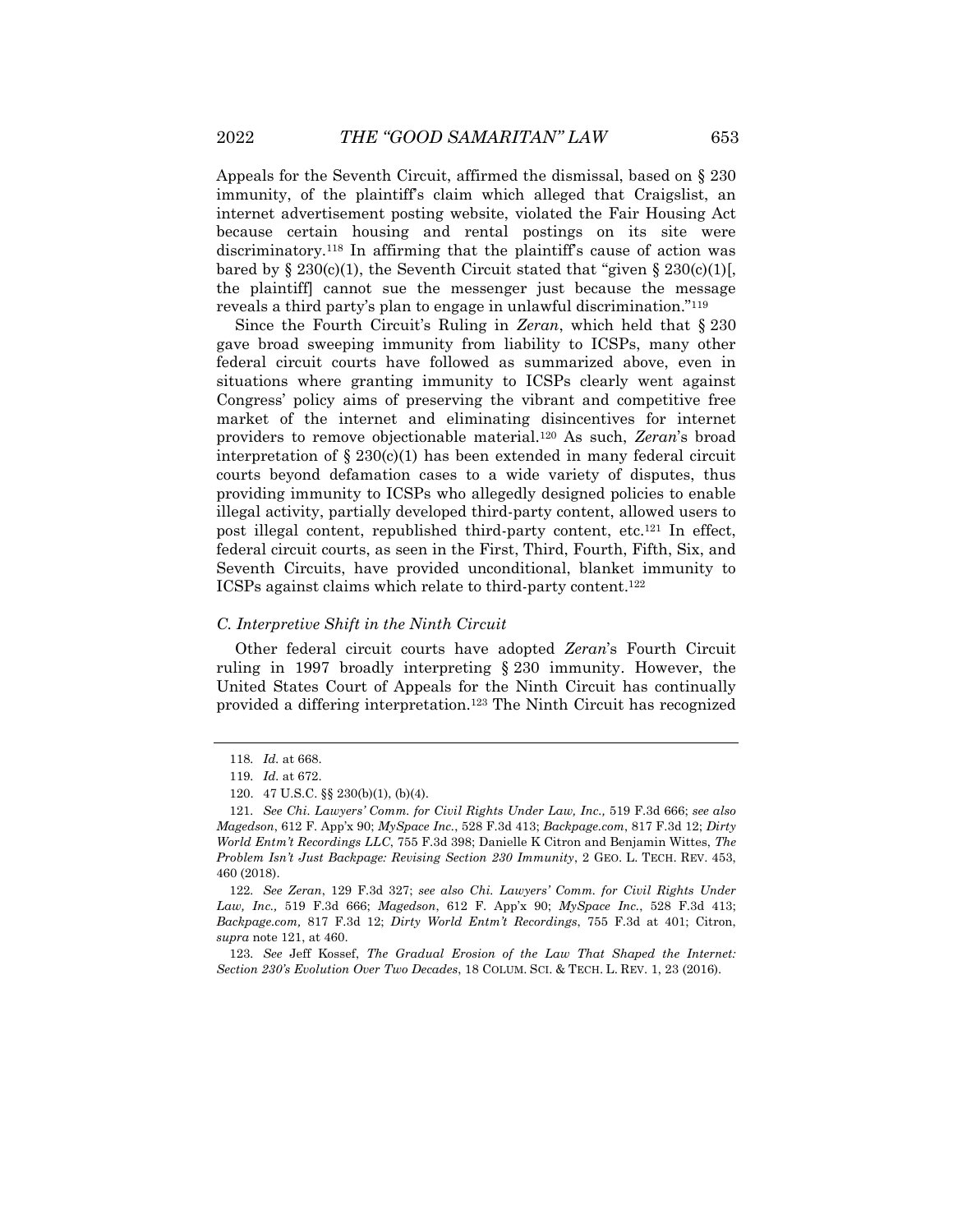a number of fact-specific, narrow exceptions to  $\S 230(c)(1)$  that have not been recognized by other federal circuits.<sup>124</sup>

For example, in 2003, the United States Court of Appeals for the Ninth Circuit in *Batzel v. Smith*, <sup>125</sup> was presented with the question of under what circumstances a moderator of a listserv and operation of a website who posted allegedly defamatory third-party content could be held liable.<sup>126</sup> A handyman, Smith, was doing work in a person's house when he noticed old European style paintings hung on the walls.<sup>127</sup> In thinking that the paintings may be stolen, Smith then sent an email to the Museum Security Network, which maintains a website and email newsletter about museum security and stolen art, notifying the organization of his alleged beliefs.<sup>128</sup> The director of the Museum Security Network, after receiving Smith's email, published the email message with some minor word changes on the Museum Security Network's listserv and website.<sup>129</sup> However, Smith maintained that "he never 'imagined his message would be posted on an international message board or he would never have sent it in the first place.'"<sup>130</sup> The plaintiff, the owner of the house which was worked on by Smith, later found the published messages and sued the Museum Security Network for defamation. The district court denied the operator's motion to strike, declining to extend  $\S 230$ 's grant of immunity to the defendant.<sup>131</sup> On appeal, the Ninth Circuit, while remanding the case back to the district court for additional fact-finding, carved out a narrow exception to  $§ 230(c)(1)'s$  immunity.<sup>132</sup> The Ninth Circuit held that an internet service provider is not immune from liability under  $\S 230(c)(1)$  when a third person or entity that created or developed the information in question furnished it to the ICSP under circumstances in which a reasonable person in the position of the ICSP could not conclude that the information was provided for publication on the internet or other interactive computer services.<sup>133</sup> In carving out the narrow  $\S 230$ exception, the court reasoned that "[t]he congressional objectives in

125. 333 F.3d at 1018.

129*. Id.* at 1022.

<sup>124.</sup> Batzel v. Smith, 333 F.3d 1018 (9th Cir. 2003); Barnes v. Yahoo!, Inc., 570 F.3d 1096 (9th Cir. 2009); Doe v. Internet Brands, Inc., 824 F.3d 846 (9th Cir. 2016); Lemmon v. Snap, Inc., 995 F.3d 1085 (9th Cir. 2021).

<sup>126</sup>*. Id.* at 1020.

<sup>127</sup>*. Id.* at 1020–1.

<sup>128</sup>*. Id.* at 1021.

<sup>130</sup>*. Id.* at 1032.

<sup>131</sup>*. Id.* at 1020.

<sup>132</sup>*. Id.* at 1035.

<sup>133</sup>*. Id.* at 1034.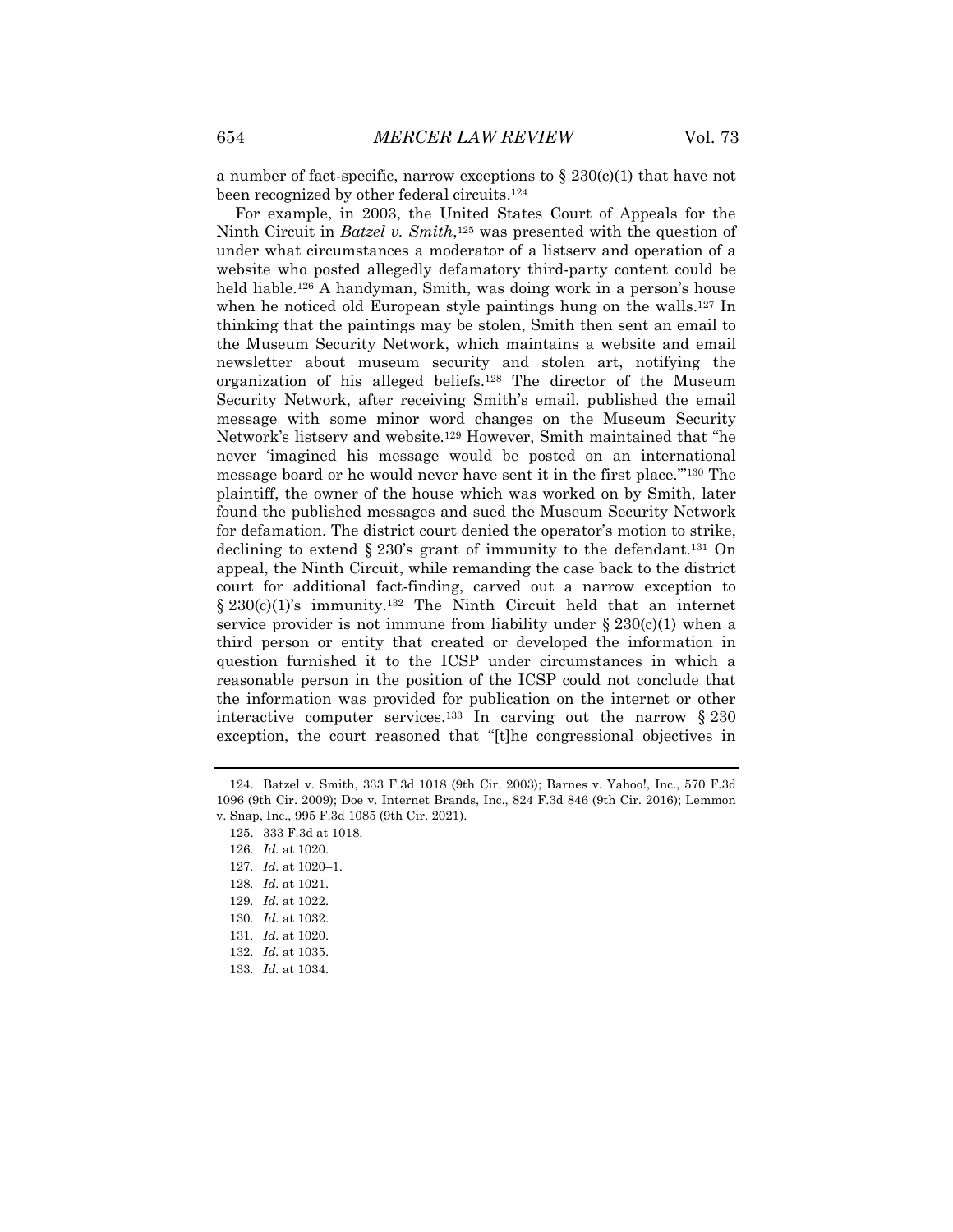passing  $\S 230 \Pi$  are not furthered by providing immunity in instances where posted material was clearly not meant for publication."<sup>134</sup>

Then, in 2008, in *Fair Hous. Council v. Roommates.com, LLC*, <sup>135</sup> the Ninth Circuit, in applying its reasoning consistent with *Batzel*, concluded that a website which helps develop unlawful content by materially contributing to the alleged illegality of the conduct is barred from receiving § 230(c)(1)'s grant of immunity.<sup>136</sup> In *Roommates.com*, the plaintiffs (The Fair Housing Council of San Fernando Valley and San Diego) alleged that the defendant (Roommates) violated the Federal Fair Housing Act by creating discriminatory questions asking for sex, family status, and sexual orientation, along with the choice of answers which a user was required to select. Plaintiffs also claimed that Roommates designed a discriminatory search filtering process to limit listing available to user's based on sex, family status, and sexual orientation.<sup>137</sup> In reversing the district court's dismissal of plaintiffs' claim based on  $\S 230(c)(1)$  immunity, the Ninth Circuit reasoned that the defendant did more than provide a framework that could be utilized for an illegal purpose. The court stated that "Roommate's work in developing the discriminatory questions, discriminatory answers and discriminatory search mechanism [was] directly related to the alleged illegality of the site."<sup>138</sup> Thus, the Ninth Circuit held that the defendant was an "information content provider" because it made material contributions to the development of the illegal content on the website.<sup>139</sup> Therefore, the defendant, as an information content provider, was not given §  $230(c)(1)$  immunity from liability.<sup>140</sup>

Next, in 2009, the Ninth Circuit, in *Barnes v. Yahoo!*, Inc.,<sup>141</sup> held that  $\S 230(c)(1)$  grant of immunity would not cover an ICSP sued for promissory estoppel if it voluntarily undertook to do something that the CDA otherwise would not require, such as removing user content.<sup>142</sup> In *Yahoo!*, the plaintiff alleged claims of negligent undertaking and breach of contract under a promissory estoppel theory against Yahoo!, Inc. (Yahoo). Yahoo, among many other things, ran a website in which Yahoo members could create a public profile page with information and

<sup>134</sup>*. Id.*

<sup>135.</sup> 521 F.3d 1157 (9th Cir. 2008).

<sup>136</sup>*. Id.* at 1165, 1168.

<sup>137</sup>*. Id.* at 1162.

<sup>138</sup>*. Id.* at 1172.

<sup>139</sup>*. Id.* at 1169–70, 1172.

<sup>140</sup>*. Id.* at 1170.

<sup>141.</sup> 570 F.3d 1096.

<sup>142</sup>*. Id.* at 1107.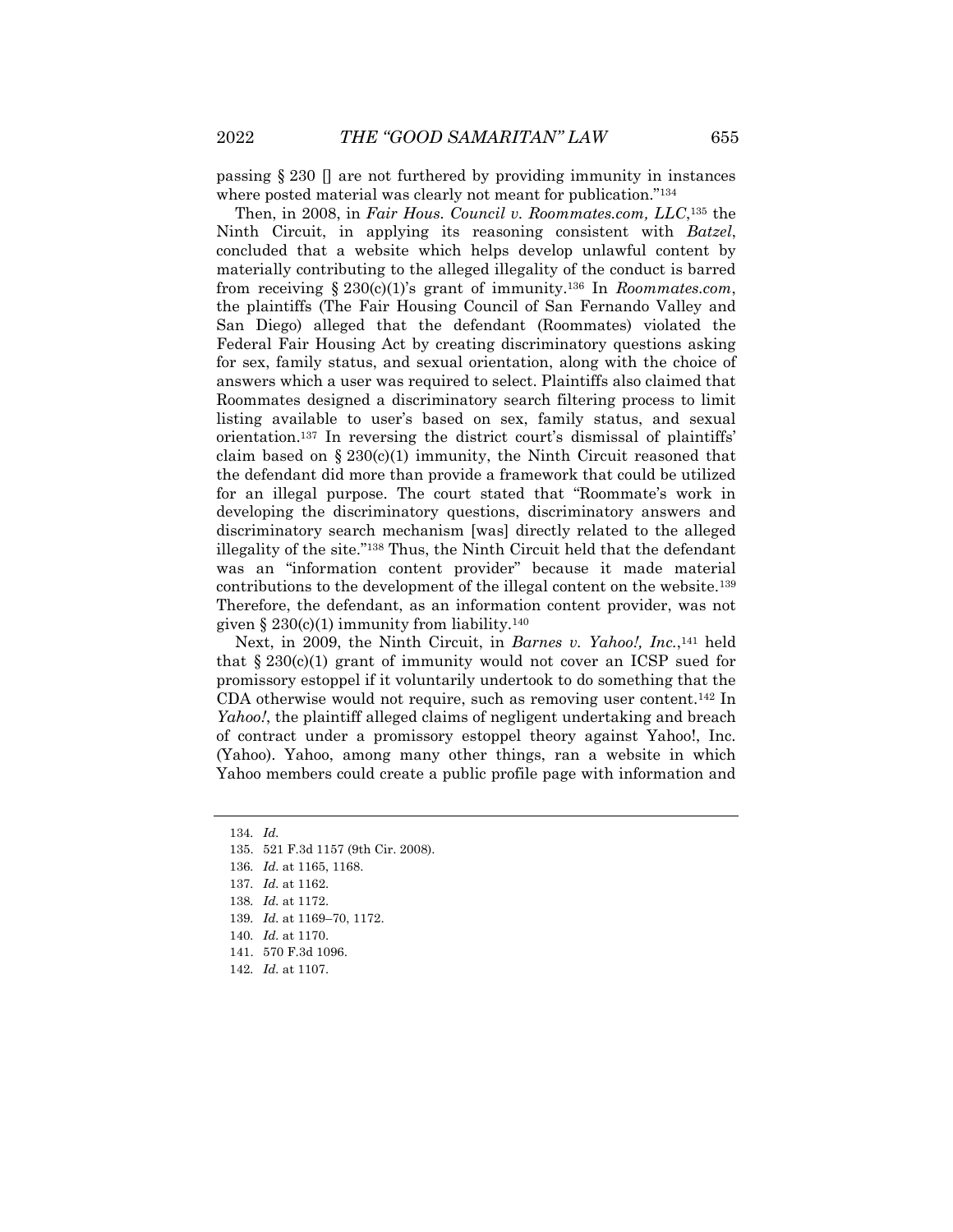photos about themselves which was viewable by other Yahoo members. The plaintiff's ex-boyfriend, after a breakup, created a profile for the plaintiff without her authorization. The profile page included nude photos of the plaintiff and the plaintiff's private contact information. The plaintiff repeatedly sent letters by mail to Yahoo asking for the profile to be removed. Eventually, a high-level communications director at Yahoo called the Plaintiff and stated that she would "'personally walk the statements over to the division responsible for stopping unauthorized profiles and they would take care of it.'"<sup>143</sup> The plaintiff allegedly relied on this statement and took no further action. However, the profile was not removed for two months until the plaintiff filed the lawsuit.<sup>144</sup>

In *Yahoo!*, the district court held that both claims were barred by  $\S 230(c)(1)$ . On appeal, the Ninth Circuit agreed that  $\S 230(c)(1)$  barred the negligent undertaking claim holding that failing to remove content necessarily involves treating the liable party as a publisher of the content it failed to remove, which is exactly what  $\S 230$  sought to prevent.<sup>145</sup> As to the promissory estoppel claim, the court concluded that it was not barred by  $\S 230(c)(1)$  and remanded it back to the district court.<sup>146</sup> The court reasoned that Yahoo's contract liability would not come from Yahoo's publishing conduct, like the negligent undertaking claim, but rather "from Yahoo's manifest intention to be legally obligated to do something, which happen[ed] to be removal of material from publication." 147

Then, in 2016, the Ninth Circuit, in *Doe v. Internet Brands, Inc.*, 148 applied the court's reasoning in *Yahoo!* that § 230(c)(1)'s immunity only applies to causes of action which require the court to treat the defendant as the publisher or speaker of third-party content provided by another and does not apply to causes of action which are not premised on the publication of third party-content to a different cause of action.<sup>149</sup> In *Internet Brands*, the plaintiff alleged that two rapists used a modeling website, Model Mayhem, which defendant owned, to lure her to a fake audition. Further, the plaintiff alleged that the

<sup>143</sup>*. Id.* at 1098–9.

<sup>144</sup>*. Id.* at 1099.

<sup>145</sup>*. Id.* at 1103.

<sup>146</sup>*. Id.* at 1109.

<sup>147</sup>*. Id.* at 1107.

<sup>148.</sup> 824 F.3d 846.

<sup>149</sup>*. See Yahoo!*, 570 F.3d at 1107; *see also Internet Brands*, 824 F.3d at 851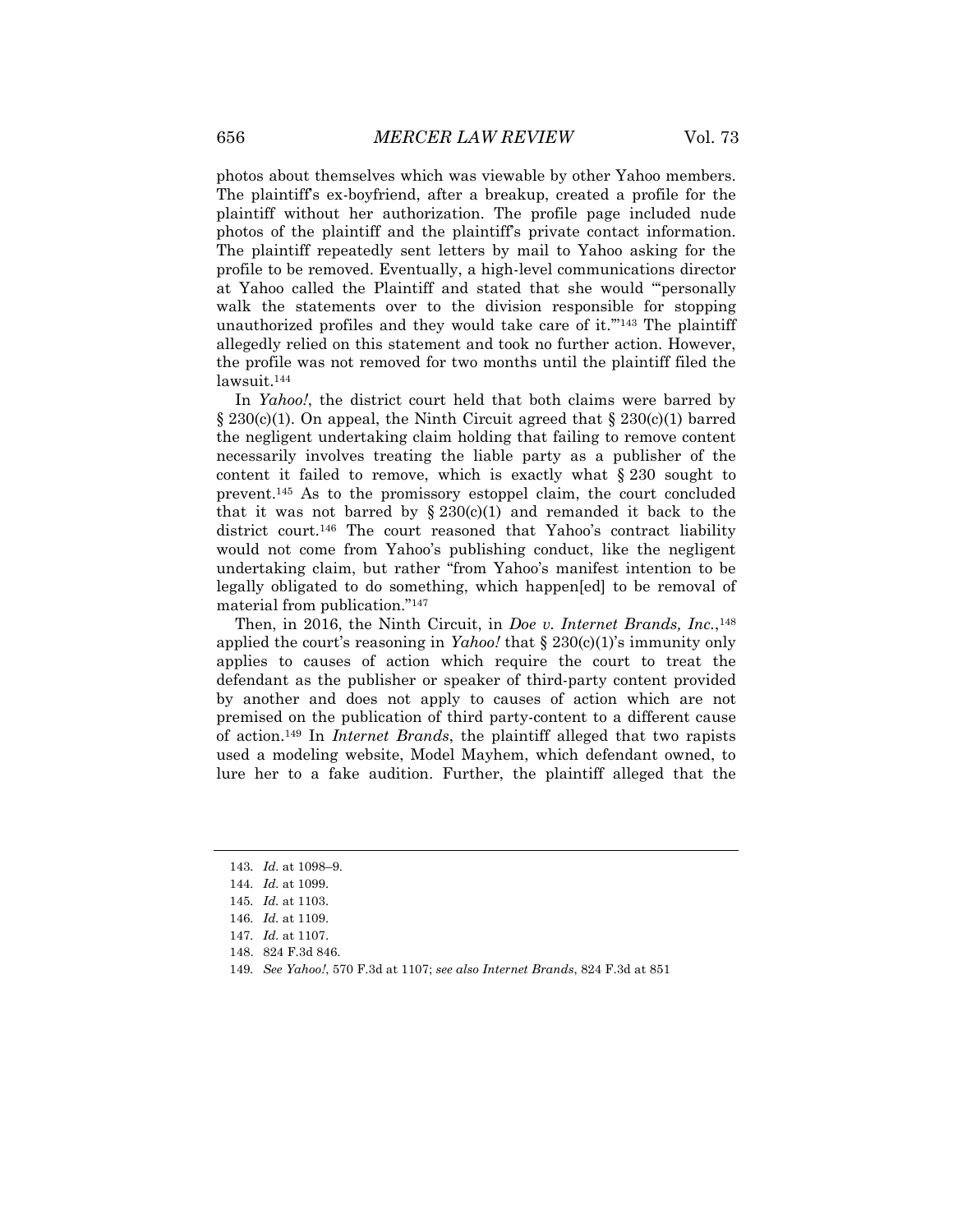defendant knew about the rapists and failed to warn her or other users.<sup>150</sup>

In *Internet Brands*, the district court dismissed the plaintiff's negligent failure to warn claim after concluding plaintiff's claim was barred by  $\S 230(c)(1).$ <sup>151</sup> The plaintiff appealed the district court's dismissal. The Ninth Circuit ruled that the plaintiff's claim was not bared by  $\S 230(c)(1)$  because the plaintiff "[was not seeking] to hold [defendant] liable as a 'publisher or speaker' of content someone posted on the Model Mayhem website, or for [defendant's] failure to remove content posted on the website."<sup>152</sup> Additionally, the court explained that its ruling was furthered by the premise that the duty to warn would not require the defendant "to remove any user content or otherwise affect how it publishes or monitors such content."<sup>153</sup>

Again, in 2021, the Ninth Circuit, in *Lemmon v. Snap, Inc*, 154 continued their approach of limiting  $\S 230(c)(1)$ 's grant of immunity to causes of action solely seeking to hold the defendant as the publisher or speaker of third-party content provided by another.<sup>155</sup> In *Lemmon*, the plaintiff sued Snap, Inc, a social media app provider, for its negligent design of its smartphone application, Snapchat. Specifically, the plaintiff claimed the "Speed Filter" encouraged users to drive at dangerous speeds.<sup>156</sup> In reversing the district court's dismissal of plaintiff's claim based on giving the defendant  $\S 230(c)(1)$  immunity, the Ninth Circuit concluded that plaintiff's negligent design lawsuit treated defendant as a products manufacturer, namely, the creator of the speed filter, and was not predicated on information provided by another information content provider.<sup>157</sup> Therefore, the court held that plaintiff's negligent design claim was not barred by  $\S 230(c)(1).$ <sup>158</sup>

Since § 230 was enacted in 1996, two approaches as to the extent to which  $\S 230(c)(1)$  should provide immunity from liability to ICSPs took the forefront. The Fourth Circuit in *Zeran*, which has been followed by many federal circuits, opted for a broad interpretation, providing ICSPs

<sup>150</sup>*. Internet Brands*, 824 F.3d at 484.

<sup>151</sup>*. Id.*

<sup>152</sup>*. Id.* at 851.

<sup>153</sup>*. Id.*

<sup>154.</sup> 995 F.3d 1085.

<sup>155</sup>*. See id.* at 1092–3; *see also Yahoo!*, 570 F.3d at 1107; *Internet Brands*, 824 F.3d at 851.

<sup>156</sup>*. Lemmon*, 995 F.3d at 1087.

<sup>157</sup>*. Id.* at 1087, 1093.

<sup>158</sup>*. Id.*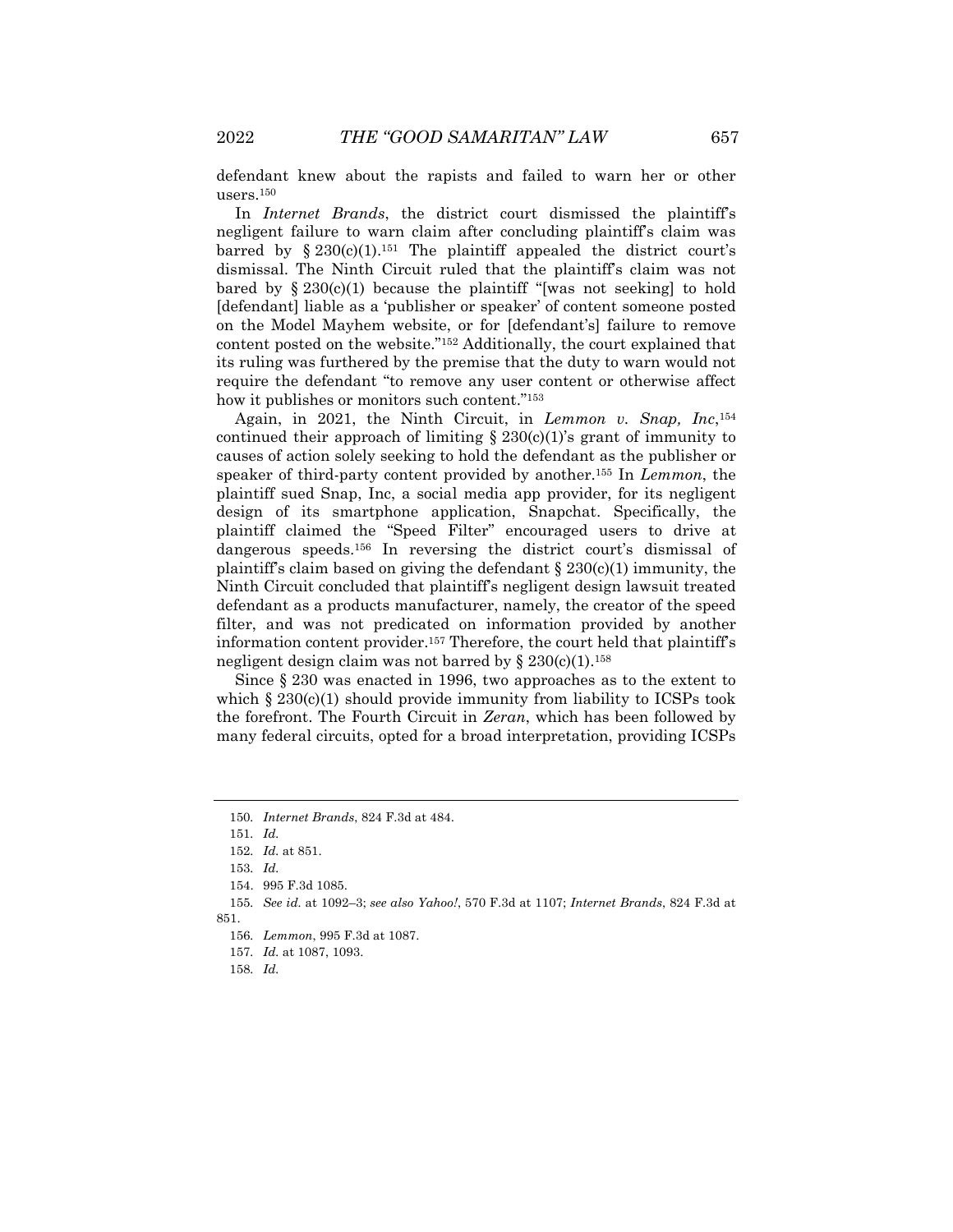with seemingly unlimited and unconditional immunity from liability.<sup>159</sup> On the other hand, the Ninth Circuit approach demonstrates an interpretative shift from that of *Zeran*. <sup>160</sup> The Ninth Circuit has refused to apply  $\S 230(c)(1)$ 's immunity to ICSPs unless the cause of actions relate directly to the publication of user or third-party generated content.<sup>161</sup> In effect, the Ninth Circuit's interpretation sets limits on the kinds of claims covered by  $\S 230(c)(1).$ <sup>162</sup> Additionally, the Ninth Circuit, has denied  $\S 230(c)(1)$  immunity to those who, by their actions, materially contribute to the development of illegal content, deeming those actors to be "information content providers."<sup>163</sup> Therefore, in deciding whether the Fourth Circuit or Ninth Circuit approach is the correct interpretation of  $\S 230(c)(1)$ , the question becomes whether Congress intended to give ICSPs blanket immunity, even if that meant extending  $§ 230(c)(1)$  immunity to "Bad Samaritans" or whether Congress intended to give ICSPs conditional immunity, thus limiting § 230(c)(1) immunity to only "Good Samaritans"?<sup>164</sup>

# *D. Fourth Circuit Unlimited Immunity or Ninth Circuit's Conditional Immunity*

When determining if a statute is working or being administered the way in which legislatures intended, the legislative history will usually reveal such anticipated framework of the statute. With regards to § 230, the purpose of it is quite easy to ascertain. As previously mentioned above, the purpose of § 230, as stated by Senator Cox in a 1995 hearing, is to "protect computer Good Samaritans, online service providers, anyone who provides a front end to the Internet, let us say, who takes steps to screen indecency and offensive material for their customers."<sup>165</sup> Senator Cox clearly intended for "Good Samaritan" providers of interactive computer services to be given certain protection from liability.<sup>166</sup> Additionally, in interpreting Senator Cox's statement, it seems as though a "Good Samaritan" ICSP is one that takes certain

- 164. Citron, *supra* note 121, at 468.
- 165. 141 Cong. Rec. H8470 (daily ed. Aug. 4, 1995) (statement of Rep. Cox).
- 166*. Id.*

<sup>159</sup>*. See Zeran*, 129 F.3d 327; *see also Dirty World Entm't Recordings LLC*, 755 F.3d 398; *Chi. Lawyers' Comm. for Civil Rights Under Law, Inc.*, 519 F.3d at 668; *Backpage.com*, 817 F.3d at 16.

<sup>160</sup>*. See Batzel*, 333 F.3d at 1018; *see also Roommates.com*, 521 F.3d at 1157; *Yahoo!*, 570 F.3d at 1096; *Internet Brands*, 824 F.3d at 846; *Lemmon*, 995 F.3d at 1085.

<sup>161</sup>*. Yahoo!*, 570 F.3d at 1096; *Internet Brands*, 824 F.3d at 846; *Lemmon*, 995 F.3d at 1085.

<sup>162</sup>*. See, e.g.*, *Internet Brands*, 824 F.3d at 851.

<sup>163</sup>*. See, e.g.*, *Roommates.com,* 521 F.3d at 1169–70.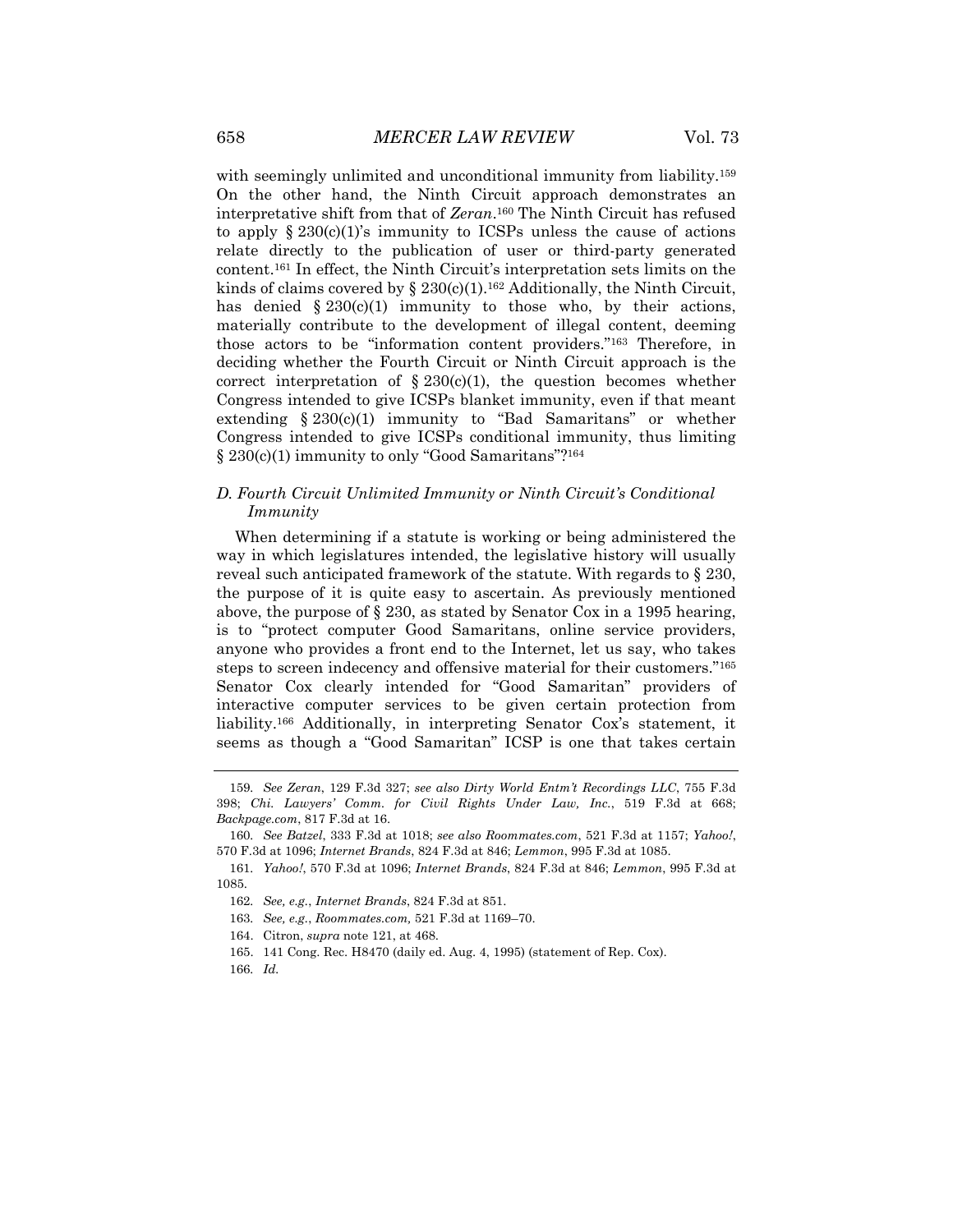steps to "screen indecency and offensive material for their customers."<sup>167</sup> This notion is further supported by the title of  $\S 230(c)$ , "Protection for 'Good Samaritan' blocking and screening of offensive material."<sup>168</sup> In sum, it seems logical that certain conditions must be met in order for such ICSPs to be immune from liability.

However, the Fourth Circuit in *Zeran*, concluded that the defendant, AOL, a provider of interactive computer services did not have to take any steps in order to be deemed a "Good Samaritan" and granted § 230 immunity. In other words, the Fourth Circuit gave AOL "unconditional immunity" from liability.<sup>169</sup> In *Zeran*, an unknown actor posted defamatory messages on an AOL bulletin board, which because of the content of the messages caused the plaintiff to receive endless threatening phone calls. The plaintiff contacted, on multiple occasions, AOL representatives, and on multiple occasions received assurances that the posts would be removed. However, the posts were not removed, prompting the plaintiff to sue AOL for its unreasonable delay in removing the defamatory messages.<sup>170</sup> The Fourth Circuit affirmed the district court's dismissal of the case based on AOL's § 230 immunity, holding that "notice-based liability would deter service providers from regulating the dissemination of offensive material over their own services."171

In countering the Fourth Circuit's ruling in *Zeran*, it is important to note that the plaintiff's causes of action were separate from and had nothing to do with the content of the messages posted on AOL's bulletin board. <sup>172</sup> The causes of action were focused on the steps taken, or lack thereof, by AOL in removing the defamatory posts, after giving assurances that the posts would be removed. The Fourth Circuit's opinion focused solely on "notice-based liability," and how ICSPs should not be subject to "notice-based liability."<sup>173</sup> While this notion is correct, the Fourth Circuit failed to mention or discuss the "reasonability" of AOL's actions after receiving notice and affirmatively, through its representative, agreed to take action by removing the defamatory posts on the online bulletin board. While not mentioned in § 230 itself, but implicit in Congress' intent, "reasonability" of an ICSPs' action should be the foundation in determining whether an ICSP receives § 230

<sup>167</sup>*. Id.*

<sup>168.</sup> 47 U.S.C. § 230(c).

<sup>169</sup>*. Zeran,* 129 F.3d at 333.

<sup>170</sup>*. Id.* at 329.

<sup>171</sup>*. Id.* at 333.

<sup>172</sup>*. Id.*

<sup>173</sup>*. Id.*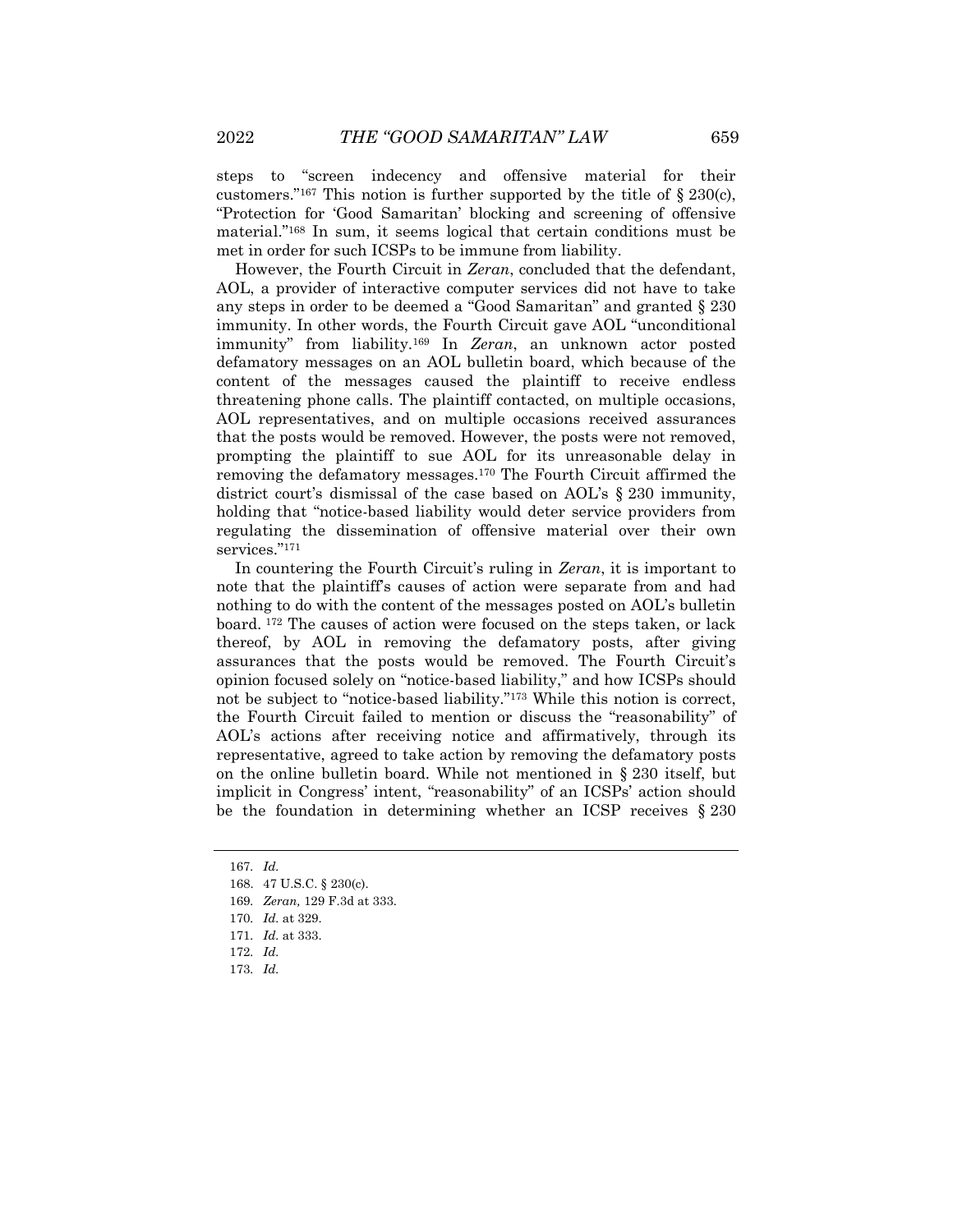immunity. In essence, and along with Congress' policy at stated in § 230(b)(1), the actions of an ICSPs should be "reasonable" in order to promote the continued development of the internet.<sup>174</sup>

The Ninth Circuit, in cases such as *Roommates.com* and *Yahoo!*, while not directly mentioning this self-termed, "reasonability" approach, did appear to be basing their judgements in part on the actions taken by the ICSPs prior to and subsequent of the third-party content being posted, published, or created on their respective websites.<sup>175</sup> For example, in *Roommates.com,* where the Fair Housing Councils of the San Fernando Valley and San Diego sued Roommates alleging that Roommate's business violates the federal Fair Housing Act (FHA), the claim arose out of third-party content, namely, listings seeking to find roommates posted by individuals, on Roommates' website.<sup>176</sup> Instead of halting the discussion there, as did the court in *Zeran*, and granting § 230 immunity to Roommates, the Ninth Circuit took a step back to dive into how such discriminatory third-party content came about.<sup>177</sup> The Ninth Circuit determined that Roommate's work in developing the discriminatory questions, the discriminatory answers, and the discriminatory search mechanism amounted to a material contribution to the alleged illegality of the listings posted on Roommates' website.<sup>178</sup> Because of the material contributions to the contents of the illegal listings, the court held Roommates to be an information content provider and not immune from liability.<sup>179</sup>

The *Roomates.com* holding articulates an important concept that "[t]he Communications Decency Act was not meant to create a lawless no-man's-land on the Internet."<sup>180</sup> This concept is consistent with § 230's policy of promoting the continued development of the internet.<sup>181</sup> With the aforementioned concept in mind, along with Congress' purpose of enacting § 230 as demonstrated in the congressional records, the Ninth Circuit's approach of granting immunity conditionally is the most correct approach to administering  $\S 230(c)(1)$  immunity.

<sup>174</sup>*. See Batzel*, 333 F.3d at 1033; 47 U.S.C. § 230(b)(2).

<sup>175</sup>*. See Roommates.com*, 521 F.3d at 1169; see *also Yahoo!*, 570 F.3d at 1107.

<sup>176</sup>*. See Roommates.com*, 521 F.3d at 1165.

<sup>177</sup>*. Id.* at 1166–9.

<sup>178</sup>*. Id.* at 1165.

<sup>179</sup>*. Id.*

<sup>180</sup>*. Id.* at 1164.

<sup>181</sup>*. See* 47 U.S.C. § 230(b)(1).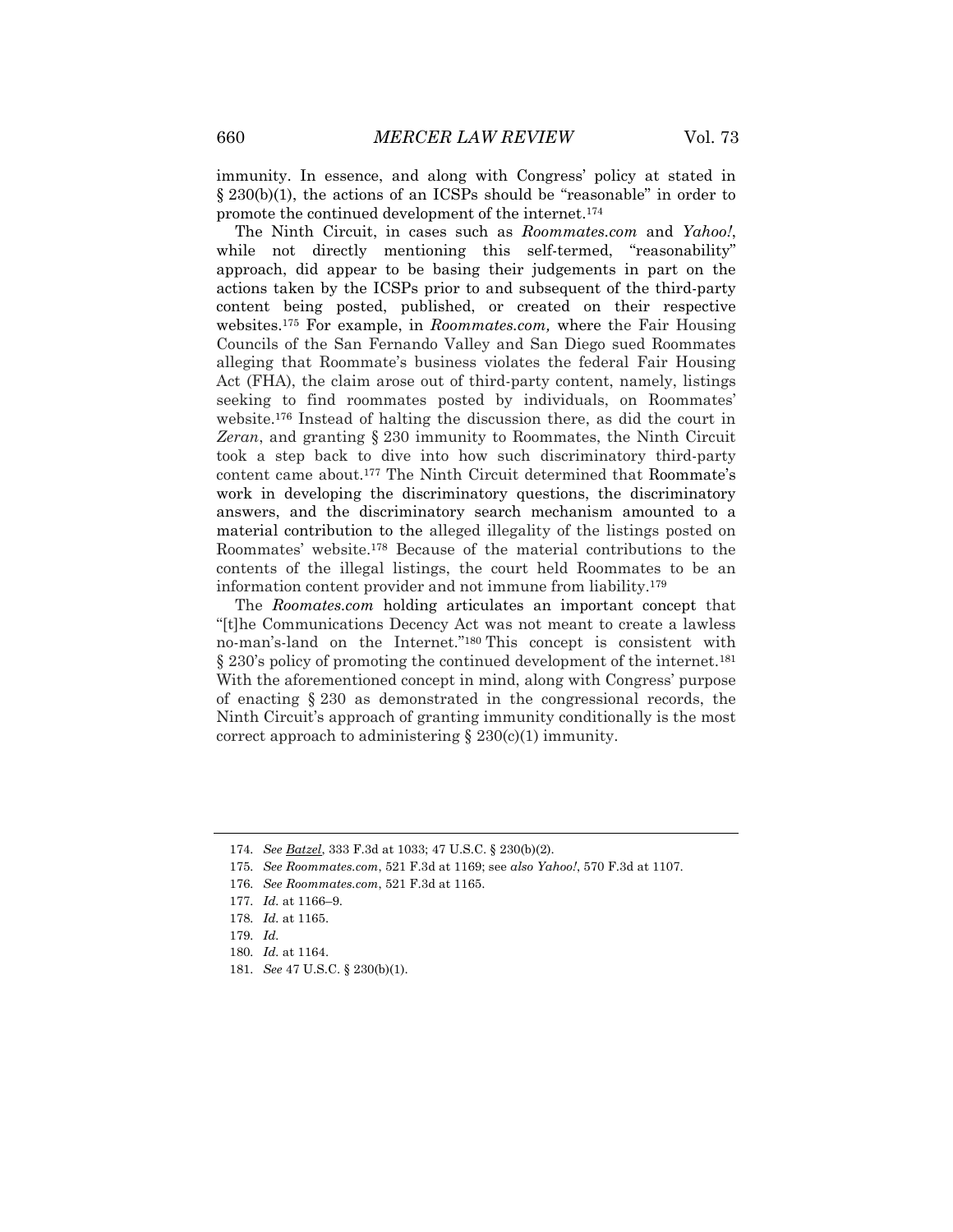#### V. PROPOSED MODIFICATION TO SECTION 230(C)(1)

In order to effectuate the Ninth Circuit's approach that  $\S 230(c)(1)$ immunity should only apply conditionally to ICSPs, this Comment seeks to propose a modification to  $\S 230(c)(1)$ . The proposed modification will (1) create a "reasonability" requirement which must be met for an ICSP to receive immunity, (2) clarify the extent to which an ICSP can republish, select, edit, and add content without being deemed the internet content provider, and (3) clarify and limit  $\S 230(c)(1)$  immunity to only those claims which arise out of the publication of content by a third-party content providers.

The proposed modification to  $\S 230(c)(1)$  changes the language from, "[n]o provider or user of an interactive computer service shall be treated as the publisher or speaker of any information provided by another information content provider"<sup>182</sup> to the following:

A provider or user of an interactive computer service that materially induces, develops, contributes to, or in combination of the like, information provided by another, or that does not take reasonable steps to address unlawful uses of its service that created actionable harm to others shall be treated as the publisher or speaker of any such information provided by another information content provider in any action arising out of the publication of content by that information content provider.

The proposed modification reverses the current format of  $\S 230(c)(1)$ by stating the conditions which an ICSP must meet in order to be granted § 230 immunity. In effect, the proposed modification limits the scope of  $\S 230(c)(1)$  immunity. The modification ensures that defendant ICSPs, such as Roommates in *Roommates.com*, must prove, as a condition to receiving  $\S 230(c)(1)$  immunity that the content in question was not materially induced, developed, contributed, or in combination thereof by, the defendant. By including this within  $\S 230(c)(1)$ , all federal circuit courts will have ample guidance through the legislative text to ensure a similar analysis of the ICSP's conduct similar to that of the Ninth Circuit's opinion in *Roommates.com*. Further, hopefully this modification will eliminate results, such as in *Dirty World Entm't Recordings*, where the Sixth Circuit surprisingly held that the owner and operator of The Dirty, an ICSP, who selected, edited, added commentary, and published content provided by another, did not become the information content provider, and thus eligible for § 230 immunity.<sup>183</sup> With the text of the proposed modification the way it is, a

<sup>182.</sup> 47 U.S.C. § 230(c)(1).

<sup>183</sup>*. But see Dirty World Entm't Recordings LLC*, 755 F.3d at 403, 415–7.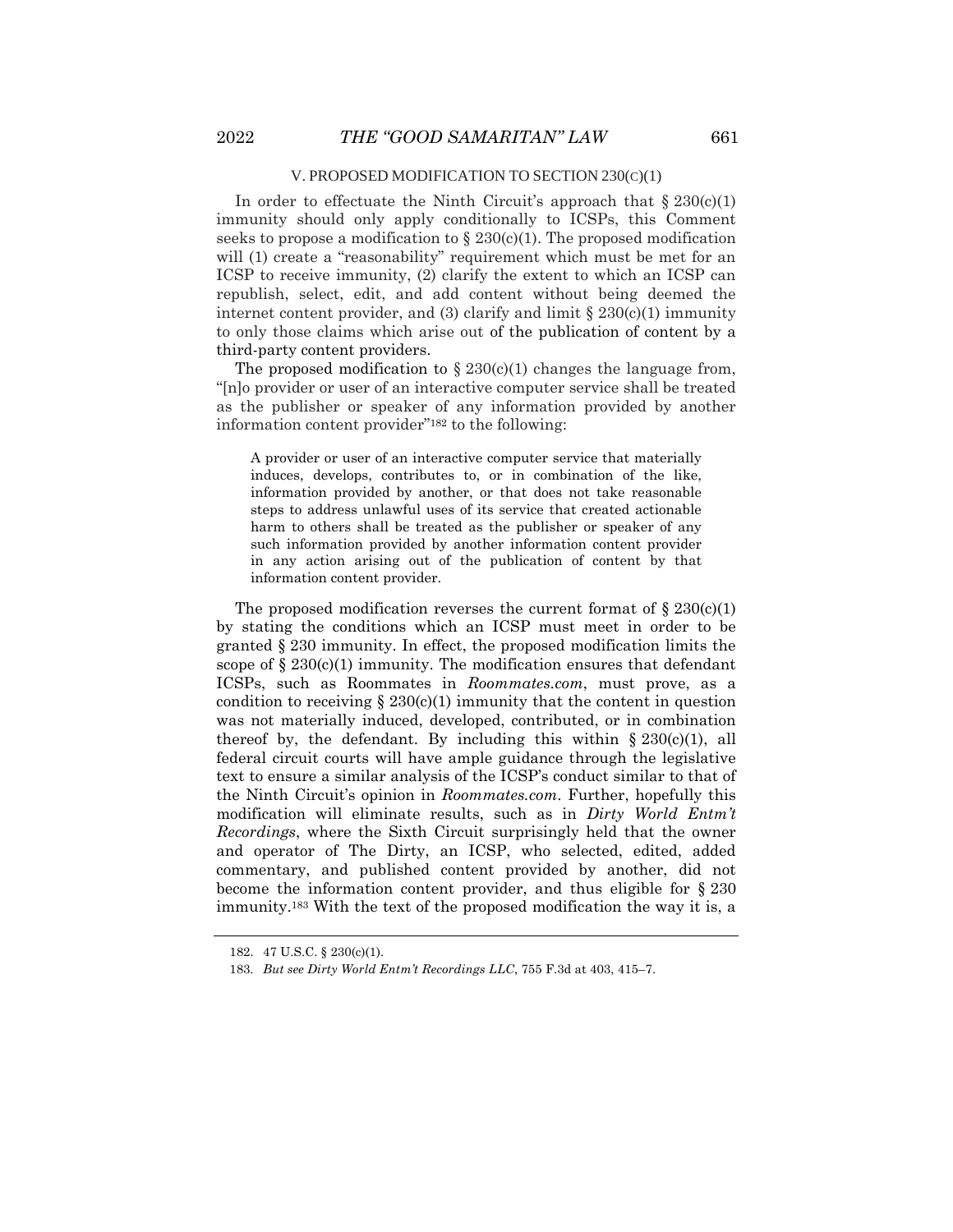court should have ample guidance to access whether an ICSP's actions amounted to that of an information content provider.

The proposed modification also implements a reasonableness standard with respect to whether a defendant ICSP employed reasonable content moderation practices when its internet website is confronted with unlawful activity that creates or effectuates actionable harm to other individuals. With the implementation of a reasonableness standard, courts will assess, as a condition prior to granting § 230 immunity, whether the defendant provided adequate safety measures or adequate content take-down policies. As a result, the implementation of a reasonableness standard prevents "Bad Actors," such as Backpage in *Backpage.com* who faced allegations that its online classified advertising website facilitated and encouraged illegal conduct through the structuring of its website, from receiving unfettered § 230 immunity.<sup>184</sup> With the proposed modification, Backpage, for example, would have had to provide evidence that it implemented reasonable safety, take-down, and user verification policies in order to address the known unlawful uses occurring on its website, namely, sex trafficking of underage victims. Backpage would likely not have been able to prove that it had reasonable policies in place, and thus would not have been granted § 230 immunity.

The likely pull back by dissenters to a reasonableness approach would be that such a standard is too vague or not well defined as to what conduct by an ICSP is reasonable or unreasonable. In countering the likely argument, it should be noted that courts have assessed the reasonableness of practices in a multitude of varying fields and contexts ranging from negligence law to criminal law, as seen by the "reasonable care" standard, "reasonable prudent person" standard, "reasonable consumer" standard, and the "reasonable person" standard.<sup>185</sup> Further, similar to the way in which a court applies the "reasonable prudent person" standard, here the court would have to tailor its analysis of reasonability based on the alleged harmful conduct in question.<sup>186</sup>

The last part of the proposed modification resolves the struggle faced by all federal circuit courts in deciding whether or not a plaintiff's claim is covered within  $\S 230(c)(1)$ 's grant of immunity. As such, the proposed modification clarifies that  $\S 230(c)(1)$  immunity applies "in any action arising out of the publication of content by that information content provider.*"* In the alternative, this means that any action not arising out

<sup>184</sup>*. But see Backpage.com*, 817 F.3d at 22.

<sup>185.</sup> Benjamin C. Zipursky, *Reasonableness In and Out of Negligence Law*, 163 PENN.

L. REV. 2131, 2161 (2015).

<sup>186.</sup> Zipursky, *supra* note 184.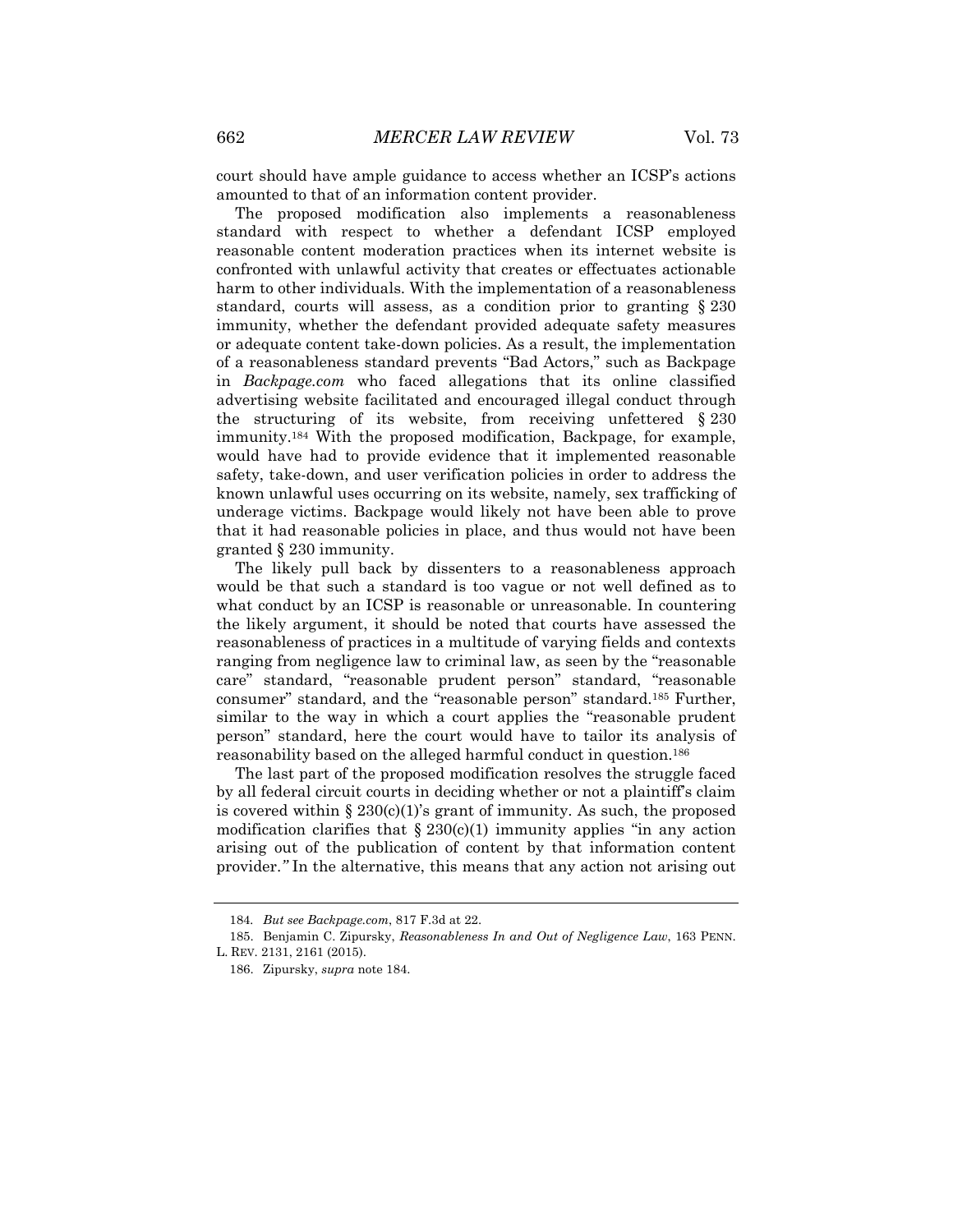of an ICSP's publication of third-party content is not barred by § 230 immunity. By including this addition to  $\S 230(c)(1)$ , a court no longer has to make the difficult determination, as demonstrated by both the Fourth and Ninth Circuits of whether the claim is premised on and involves treating the ICSP as the publisher of the content in question.<sup>187</sup> Now, the court has to answer a far simpler question of whether the plaintiff's claim is based on underlying third-party content. If the plaintiff's claim is not based on underlying third-party content and rather, for example, as correctly concluded by the Ninth Circuit in *Yahoo!*, a negligent undertaking by an ICSP to take some action which is relied on by the plaintiff, then the claim is not barred by  $\S 230(c)(1)$ immunity.<sup>188</sup> In addition to the *Yahoo!* judgement, the added "arising out of" language should amount to judgements, going forward, consistent with Ninth Circuit holdings in both *Internet Brands* and *Lemmon* where the Ninth Circuit did not award immunity to "Bad Samaritans" when the claims were premised solely on the ICSP's actions, conduct, and decisions.<sup>189</sup>

Additionally, the proposed modification increases the burden, as in the elements to satisfy, on ICSPs who assert  $\S 230(c)(1)$  as an affirmative defense to claims alleged by a plaintiff.<sup>190</sup> Under the proposed modification, an ICSP who claims immunity from liability by asserting  $\S 230(c)(1)$  as affirmative defense will need to establish, by a preponderance of the evidence, that the defendant, (1) is a provider of an interactive computer service, (2) is being treated as the publisher or speaker of speech provided by another information content provider, (3) that the action is arising out of the publication of content by that information content provider, (4) if applicable, that the provider of interactive computer services did not materially induce, develop, contribute to, or in combination of the like to, information provided by that information content provider, and (5) if applicable, that the provider of interactive computer services took reasonable steps to address unlawful uses of its service that created actionable harm to others. Ideally, the proposed modification will make it more difficult for ICSPs to have a plaintiff's case dismissed at the outset of litigation, and thus will lead to further litigation of the facts underlying a plaintiff's claim.

<sup>187</sup>*. See Backpage.com*, 817 F.3d at 20; *See Internet Brands*, 824 F.3d at 851.

<sup>188</sup>*. See Yahoo!*, 570 F.3d at 1108.

<sup>189</sup>*. See Internet Brands*, 824 F.3d at 851; *see also Lemmon*, 995 F.3d at 1093.

<sup>190.</sup> Eric Taubel, *The ICS Three-Step: A Procedural Alternative for Section 230 of the Communications Decency Act and Derivative Liability in the Online Setting*, 12 MINN. J.L. SCI. & TECH. 365, 376 (2011).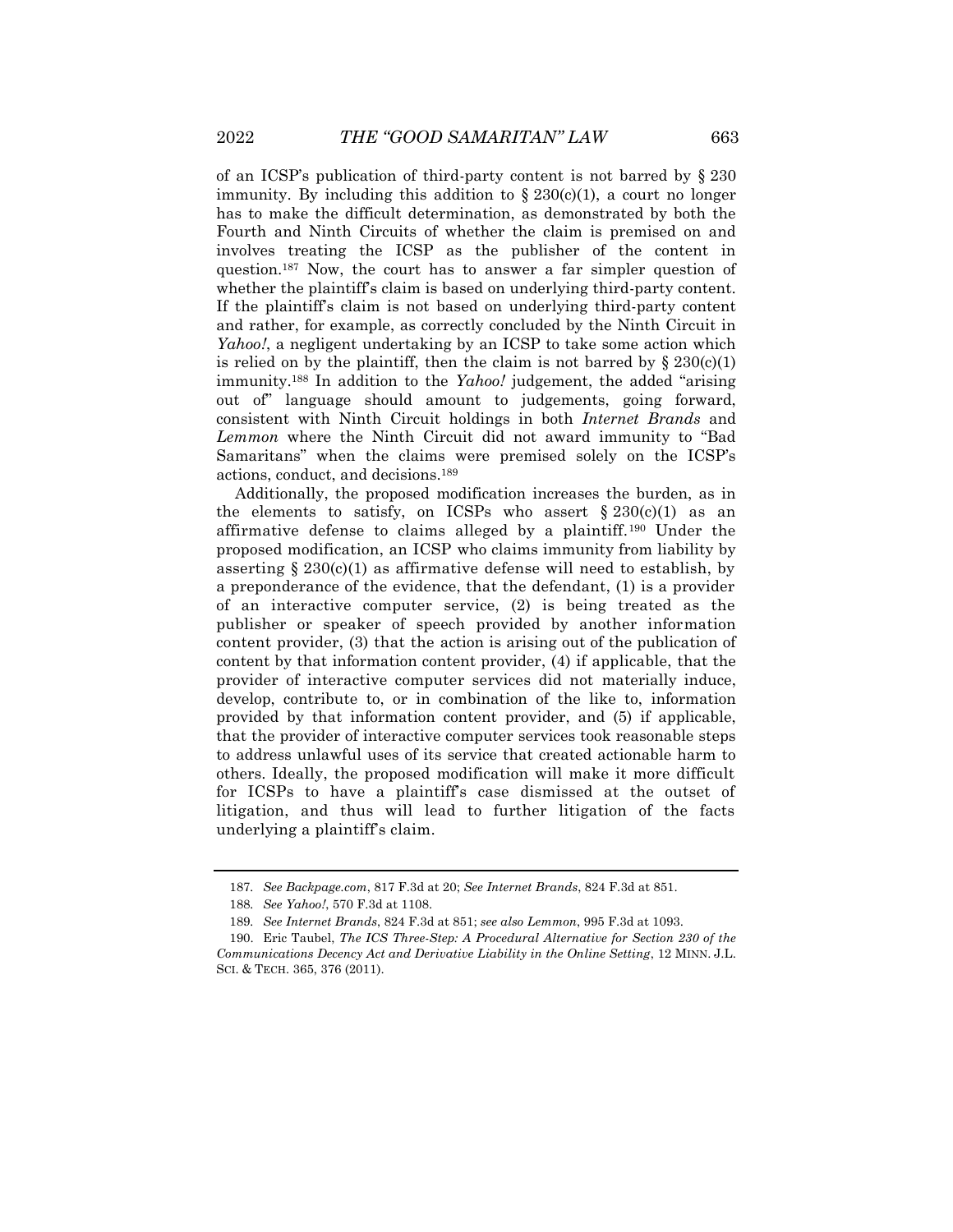In sum, the proposed modification balances the underlying purposes of § 230's enactment while balancing the policies as listed in § 230(b). The proposed modification effectuates § 230's purpose of "protect[ing] computer Good Samaritans, online service providers who takes steps to screen indecency and offensive material for their customers" and the like, as well as effectuating § 230's policy of promoting the continued development of the Internet.<sup>191</sup> The proposed modification, unlike the current  $\S 230(c)(1)$  provision, now protects and grants conditional immunity to "Good Samaritan" providers of interactive computer services, while allowing "Bad Samaritan" providers of interactive computer services to be held accountable for their actions.

### VI. CONCLUSION

After the court's rulings in both in *Prodigy Services Co.* and *Cubby, Inc.*, which saw the lower courts' struggle to apply common law publisher and distributor liability in the context of content disseminated on an ICSP's website, Congress made an attempt to eliminate an ICSP's liability for content provided by a third-party as a way to ensure the continued advancement of the internet.<sup>192</sup> However, § 230(c)(1) immunity, in theory, was intended to apply only to "Good Samaritan" ICSPs. The Fourth Circuit, beginning with *Zeran*, interpreted  $\S 230(c)(1)$  as providing broad and nearly unlimited  $\S 230(c)(1)$  immunity to virtually all ICSPs facing claims related to content provided on its website.<sup>193</sup> Unlike the Fourth Circuit's interpretation of  $\S 230(c)(1)$ , the Ninth Circuit, in cases such as *Roommates.com*, *Batzel*, *Yahoo!*, *Internet Brands*, and *Lemmon*, took a different stance, holding that  $\S 230(c)(1)$  only provides ICSPs with conditional immunity in certain claims and fact specific circumstances.<sup>194</sup> The Ninth Circuit's approach of conditionally granting  $\S 230(c)(1)$  immunity better effectuates the purpose of  $\S 230's$  enactment by protecting and thus granting immunity to "Good Samaritan" ICSPs, while allowing for plaintiffs to hold accountable "Bad Samaritan" ICSPs.

<sup>191.</sup> 141 Cong. Rec. H8470 (daily ed. Aug. 4, 1995) (statement of Rep. Cox); 47 U.S.C.  $§$  230(b)(1).

<sup>192</sup>*. See* Prodigy Services. Co., 1995 N.Y. Misc. LEXIS 229, at \*10–11; *see also* Cubby, Inc., 776 F. Supp. at 140.

<sup>193</sup>*. Accord Zeran*, 129 F.3d at 330; 331–3.

<sup>194</sup>*. See Batzel*, 333 F.3d at 1018; *see also Roommates.com*, 521 F.3d at 1157; *Yahoo!*, 570 F.3d at 1096; *Internet Brands*, 824 F.3d at 846; *Lemmon*, 995 F.3d at 1085.